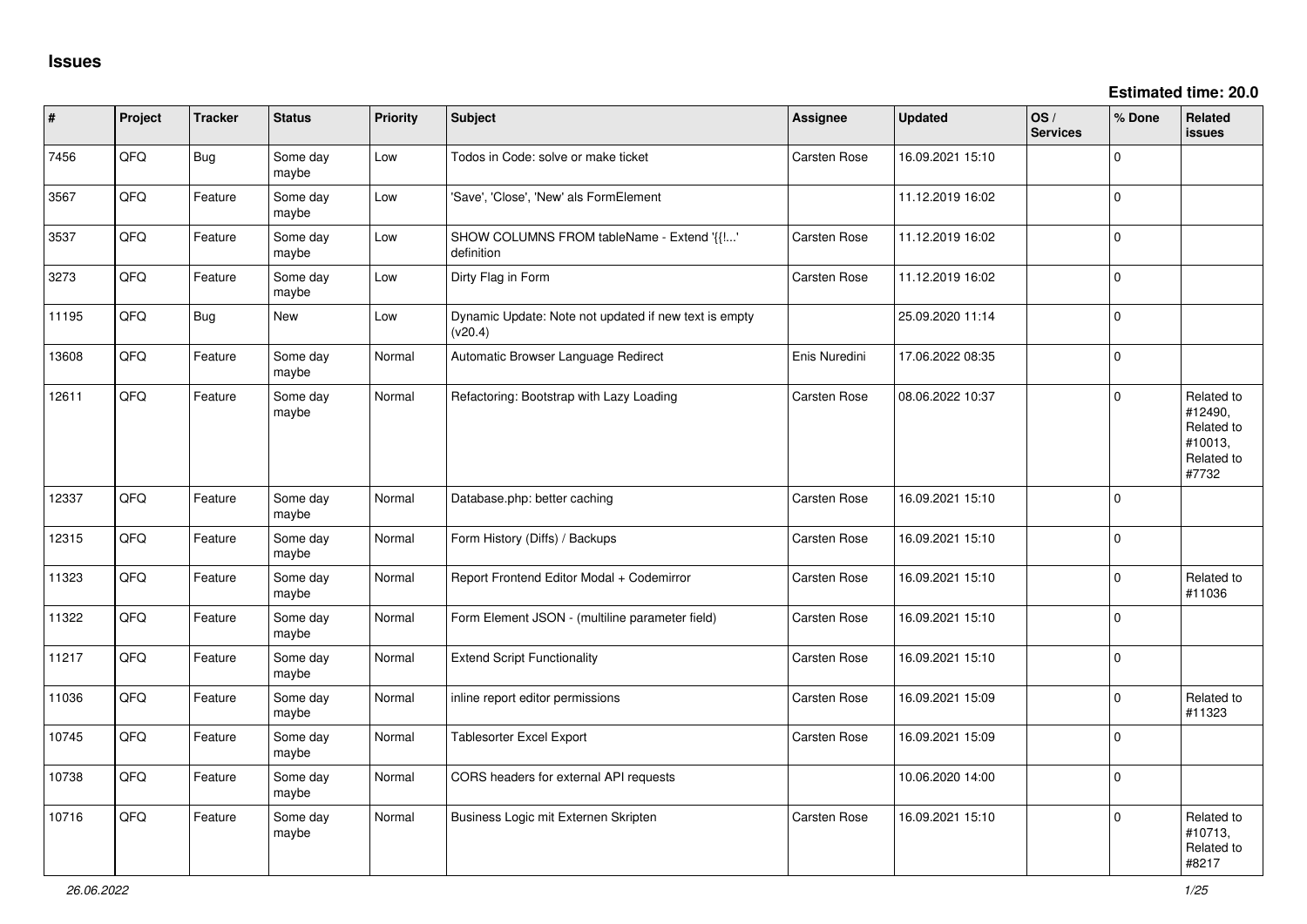| #     | Project | <b>Tracker</b> | <b>Status</b>     | <b>Priority</b> | <b>Subject</b>                                                           | <b>Assignee</b> | <b>Updated</b>   | OS/<br><b>Services</b> | % Done      | Related<br><b>issues</b>                                              |
|-------|---------|----------------|-------------------|-----------------|--------------------------------------------------------------------------|-----------------|------------------|------------------------|-------------|-----------------------------------------------------------------------|
| 10116 | QFQ     | Feature        | Some day<br>maybe | Normal          | TypeAhead: Tag - show inside 'input' element                             | Carsten Rose    | 16.09.2021 15:09 |                        | $\Omega$    |                                                                       |
| 10095 | QFQ     | Feature        | Some day<br>maybe | Normal          | Generic Gitlab Integration into QFQ                                      | Carsten Rose    | 16.09.2021 15:10 |                        | 0           |                                                                       |
| 10013 | QFQ     | Feature        | Some day<br>maybe | Normal          | FE.typ=editor: CodeMirror                                                | Carsten Rose    | 08.06.2022 10:37 |                        | $\Omega$    | Related to<br>#12611,<br>Related to<br>#12490,<br>Related to<br>#7732 |
| 9704  | QFQ     | Feature        | Some day<br>maybe | Normal          | Thumbnails Generieren beim Splitten von PDF Files                        | Carsten Rose    | 11.12.2019 16:01 |                        | $\Omega$    |                                                                       |
| 9669  | QFQ     | Bug            | Some day<br>maybe | Normal          | Checkbox / Template Group: radio/checkbox visible broken<br>after 'add'  | Carsten Rose    | 16.06.2021 13:47 |                        | 0           | Related to<br>#8091                                                   |
| 9579  | QFQ     | Feature        | Some day<br>maybe | Normal          | Multiform with Process Row                                               | Carsten Rose    | 11.12.2019 16:01 |                        | $\mathbf 0$ |                                                                       |
| 9281  | QFQ     | <b>Bug</b>     | Some day<br>maybe | Normal          | Allow STRICT_TRANS_TABLES                                                | Carsten Rose    | 02.01.2021 18:43 |                        | $\mathbf 0$ |                                                                       |
| 9130  | QFQ     | Feature        | Some day<br>maybe | Normal          | tablesorter: Automatic Row numbering / Zeilenummer                       | Benjamin Baer   | 01.02.2020 23:22 |                        | $\Omega$    |                                                                       |
| 9126  | QFQ     | Bug            | Some day<br>maybe | Normal          | hidden Form elements are present in page source                          |                 | 02.01.2021 18:41 |                        | $\mathbf 0$ |                                                                       |
| 9024  | QFQ     | Bug            | Some day<br>maybe | Normal          | QFQ Einarbeitung                                                         |                 | 01.02.2020 15:56 |                        | $\Omega$    |                                                                       |
| 9020  | QFQ     | Bug            | Some day<br>maybe | Normal          | radio mit buttonClass und dynamicUpdate lassen sich nicht<br>kombinieren |                 | 11.12.2019 16:01 |                        | $\Omega$    |                                                                       |
| 8894  | QFQ     | Feature        | Some day<br>maybe | Normal          | Documentation Tags Usable in QFQ Application                             | Carsten Rose    | 11.12.2019 16:01 |                        | $\mathbf 0$ |                                                                       |
| 8892  | QFQ     | Feature        | Some day<br>maybe | Normal          | Display and Edit SQL Comments in Form Editor                             | Carsten Rose    | 11.12.2019 16:01 |                        | $\mathbf 0$ |                                                                       |
| 8586  | QFQ     | Feature        | Some day<br>maybe | Normal          | QFQ: Enhance Error message for 'record not found'                        | Carsten Rose    | 16.09.2021 15:10 |                        | $\mathbf 0$ |                                                                       |
| 8522  | QFQ     | Feature        | Some day<br>maybe | Normal          | build QFQ - npm warnings                                                 | Benjamin Baer   | 01.02.2020 23:19 |                        | 50          |                                                                       |
| 8520  | QFQ     | Feature        | Some day<br>maybe | Normal          | Bring QFQ to Composer                                                    | Carsten Rose    | 16.09.2021 15:10 |                        | $\mathbf 0$ |                                                                       |
| 8106  | QFQ     | <b>Bug</b>     | Some day<br>maybe | Normal          | Dynamic Update: Feld kann nicht auf empty zurückgesetzt<br>werden        | Carsten Rose    | 11.12.2019 16:01 |                        | $\mathbf 0$ |                                                                       |
| 8101  | QFG     | Feature        | Some day<br>maybe | Normal          | Password hash: support further hashing methods                           | Carsten Rose    | 16.09.2021 15:10 |                        | $\mathbf 0$ |                                                                       |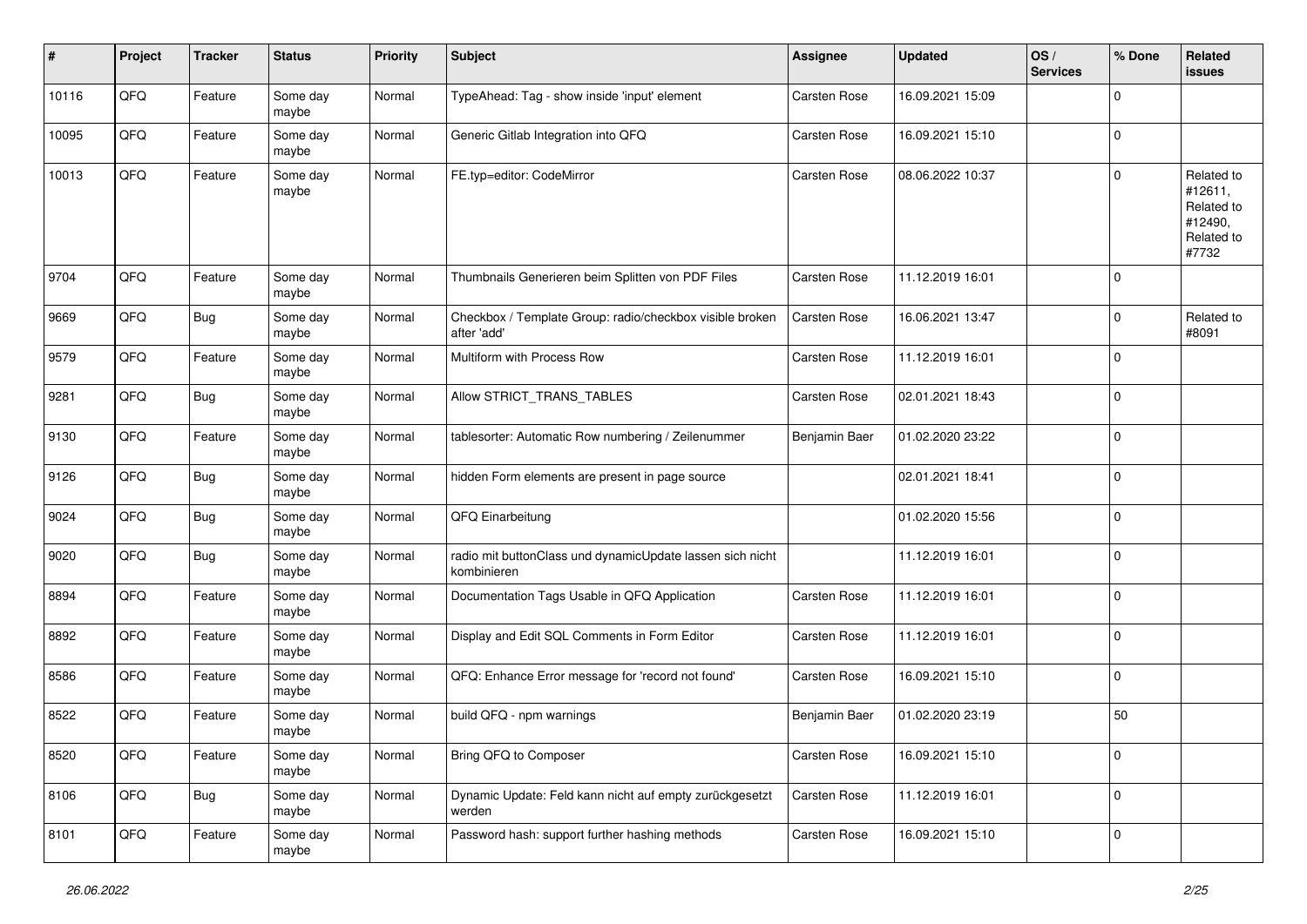| $\sharp$ | Project | <b>Tracker</b> | <b>Status</b>     | <b>Priority</b> | <b>Subject</b>                                                                                 | <b>Assignee</b> | <b>Updated</b>   | OS/<br><b>Services</b> | % Done      | Related<br><b>issues</b>                                               |
|----------|---------|----------------|-------------------|-----------------|------------------------------------------------------------------------------------------------|-----------------|------------------|------------------------|-------------|------------------------------------------------------------------------|
| 8056     | QFQ     | Feature        | Some day<br>maybe | Normal          | Termin Organisation (Reservation)                                                              |                 | 01.02.2020 23:19 |                        | $\Omega$    | Related to<br>#8658                                                    |
| 7921     | QFQ     | Feature        | Some day<br>maybe | Normal          | Rest API Export: URL kuerzer machen                                                            |                 | 01.02.2020 23:19 |                        | $\mathbf 0$ |                                                                        |
| 7732     | QFQ     | Feature        | Some day<br>maybe | Normal          | Javascript: Lazy Loading der add on libs                                                       | Benjamin Baer   | 08.06.2022 10:38 |                        | $\Omega$    | Related to<br>#12611,<br>Related to<br>#12490,<br>Related to<br>#10013 |
| 7453     | QFQ     | Feature        | Some day<br>maybe | Normal          | import / export forms QFQ                                                                      | Carsten Rose    | 16.09.2021 15:10 |                        | $\Omega$    |                                                                        |
| 7452     | QFQ     | Feature        | Some day<br>maybe | Normal          | automate deployment new QFQ version                                                            | Carsten Rose    | 16.09.2021 15:10 |                        | $\mathbf 0$ |                                                                        |
| 7402     | QFQ     | <b>Bug</b>     | Some day<br>maybe | Normal          | thumbnail cache: outdated picture when permission denied<br>and permission resolved.           |                 | 01.02.2020 23:20 |                        | $\mathbf 0$ |                                                                        |
| 7336     | QFQ     | Feature        | Some day<br>maybe | Normal          | PDF Upload: disallow PDFs with specific Meta information                                       | Carsten Rose    | 11.12.2019 16:01 |                        | $\mathbf 0$ |                                                                        |
| 7281     | QFQ     | Bug            | Some day<br>maybe | Normal          | Subrecords: on large screen separator line too short                                           |                 | 01.02.2020 23:19 |                        | $\Omega$    |                                                                        |
| 7278     | QFQ     | Feature        | Some day<br>maybe | Normal          | Form: Wert vordefinieren der immer gesetzt wird                                                |                 | 02.05.2021 09:27 |                        | $\Omega$    |                                                                        |
| 7229     | QFQ     | Feature        | Some day<br>maybe | Normal          | New FormElement.type: Button                                                                   |                 | 01.02.2021 12:32 |                        | $\mathbf 0$ |                                                                        |
| 7108     | QFQ     | Feature        | Some day<br>maybe | Normal          | QFQ Wrap Elements                                                                              |                 | 11.12.2019 16:01 |                        | $\Omega$    |                                                                        |
| 7107     | QFQ     | Feature        | Some day<br>maybe | Normal          | Showcase Registration Tool: Anmeldung / Administration :<br>Liste Anmeldungen / Emaileinaldung | Carsten Rose    | 11.12.2019 16:01 |                        | $\mathbf 0$ |                                                                        |
| 7106     | QFQ     | Feature        | Some day<br>maybe | Normal          | Beispiel Nummerierung von Rows in Report                                                       |                 | 11.12.2019 16:01 |                        | 0           |                                                                        |
| 7105     | QFQ     | Feature        | Some day<br>maybe | Normal          | Beispiel wie man in einer zweiten Tabelle speichert.                                           |                 | 11.12.2019 16:01 |                        | $\mathbf 0$ |                                                                        |
| 7104     | QFQ     | Feature        | Some day<br>maybe | Normal          | Manual: hint about escaping if '\r' appears in mail body                                       |                 | 11.12.2019 16:01 |                        | $\Omega$    |                                                                        |
| 7101     | QFG     | <b>Bug</b>     | Some day<br>maybe | Normal          | 'form' in SIP and 'report' - breaks                                                            |                 | 01.02.2020 23:20 |                        | $\mathbf 0$ |                                                                        |
| 7100     | QFG     | Feature        | Some day<br>maybe | Normal          | Download: log access, max downloads, time limit                                                |                 | 01.02.2020 23:19 |                        | $\mathbf 0$ |                                                                        |
| 6992     | QFQ     | Feature        | Some day<br>maybe | Normal          | DB exception: Syntax Highlight                                                                 |                 | 11.12.2019 16:01 |                        | $\mathbf 0$ | Related to<br>#5450                                                    |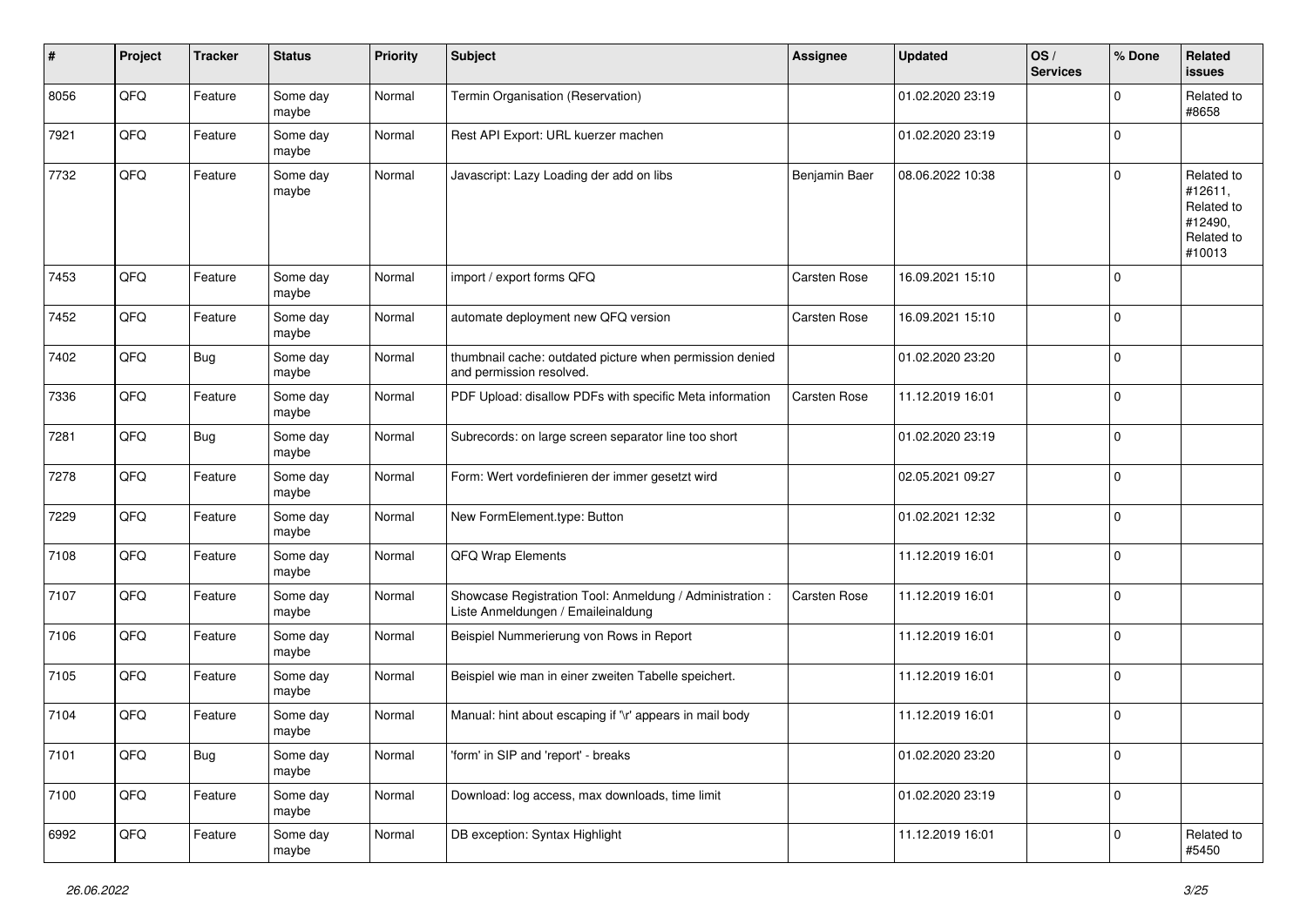| $\pmb{\#}$ | Project | <b>Tracker</b> | <b>Status</b>     | <b>Priority</b> | Subject                                                                           | Assignee            | <b>Updated</b>   | OS/<br><b>Services</b> | % Done      | Related<br>issues   |
|------------|---------|----------------|-------------------|-----------------|-----------------------------------------------------------------------------------|---------------------|------------------|------------------------|-------------|---------------------|
| 6972       | QFQ     | Feature        | Some day<br>maybe | Normal          | Fabric Clipboard / cross browser tab                                              | Benjamin Baer       | 01.02.2020 23:21 |                        | $\Omega$    |                     |
| 6970       | QFQ     | Feature        | Some day<br>maybe | Normal          | tablesorter: default fuer 'sortReset' aendern von 'Ctrl' zu 'Alt'                 | Benjamin Baer       | 01.02.2020 23:21 |                        | $\Omega$    |                     |
| 6715       | QFQ     | Feature        | Some day<br>maybe | Normal          | Code-Refactoring: dbArray vereinheitlichen                                        | Carsten Rose        | 11.12.2019 16:02 |                        | $\Omega$    |                     |
| 6704       | QFQ     | Feature        | Some day<br>maybe | Normal          | Upload Mode: Bilder in Notizen rechts sollen aktuellen<br>Upload repräsentieren.  |                     | 01.02.2020 23:19 |                        | $\Omega$    | Related to<br>#3264 |
| 6515       | QFQ     | Feature        | Some day<br>maybe | Normal          | Formular: Felder dynamisch ein/ausblenden                                         |                     | 11.12.2019 16:02 |                        | $\Omega$    |                     |
| 6299       | QFQ     | Feature        | Some day<br>maybe | Normal          | Attack detection: log table with invalid SIP access                               |                     | 11.12.2019 16:02 |                        | $\mathbf 0$ | Related to<br>#3947 |
| 6288       | QFQ     | Feature        | Some day<br>maybe | Normal          | Best Practice: Erklaeren wie man ein Formular ganz in<br>'weiss' erstellen kann   |                     | 11.12.2019 16:02 |                        | $\Omega$    |                     |
| 6084       | QFQ     | Feature        | Some day<br>maybe | Normal          | New escape type: 'D' - convert date                                               |                     | 01.02.2020 23:19 |                        | $\Omega$    |                     |
| 6083       | QFQ     | Feature        | Some day<br>maybe | Normal          | Dynamic Update: Value Check via SQL                                               |                     | 11.12.2019 16:02 |                        | $\Omega$    |                     |
| 5991       | QFQ     | Bug            | Some day<br>maybe | Normal          | URLs with 'I' or long parameter are problematic                                   | <b>Carsten Rose</b> | 01.02.2020 23:19 |                        | $\mathbf 0$ |                     |
| 5983       | QFQ     | Feature        | Some day<br>maybe | Normal          | Form Submit (save & update): normalize date/-time FE                              | Carsten Rose        | 01.02.2020 23:19 |                        | $\Omega$    |                     |
| 5923       | QFQ     | Feature        | Some day<br>maybe | Normal          | fillStoreSystemBySqlLate                                                          |                     | 01.02.2020 23:19 |                        | $\Omega$    |                     |
| 5895       | QFQ     | Feature        | Some day<br>maybe | Normal          | Tutorial: List of all QFQ Features                                                |                     | 01.02.2020 23:19 |                        | $\mathbf 0$ |                     |
| 5893       | QFQ     | Feature        | Some day<br>maybe | Normal          | Edit on double-click                                                              |                     | 01.02.2020 23:19 |                        | $\mathbf 0$ | Related to<br>#5894 |
| 5892       | QFQ     | Feature        | Some day<br>maybe | Normal          | QFQ should use T3 API to manipulate FE GROUP<br>membership                        |                     | 01.02.2020 23:20 |                        | $\Omega$    |                     |
| 5877       | QFG     | Bug            | Some day<br>maybe | Normal          | FE.type=note:bsColumn strange behaviour                                           |                     | 01.02.2020 23:19 |                        | $\Omega$    |                     |
| 5852       | QFQ     | Feature        | Some day<br>maybe | Normal          | Logging: mail.log / sql.log - im FE anzeigen und via AJAX<br>aktualisieren        | <b>Carsten Rose</b> | 01.02.2020 23:19 |                        | $\Omega$    | Related to<br>#5885 |
| 5851       | QFQ     | Feature        | Some day<br>maybe | Normal          | Queue System implementieren: MQTT, RabbitMQ                                       |                     | 01.02.2020 23:20 |                        | $\Omega$    | Related to<br>#5715 |
| 5850       | QFQ     | Feature        | Some day<br>maybe | Normal          | Deployment: In QFQ Doc best practice fuer zeitgemaesses<br>Deployment beschreiben |                     | 01.02.2020 23:20 |                        | $\Omega$    |                     |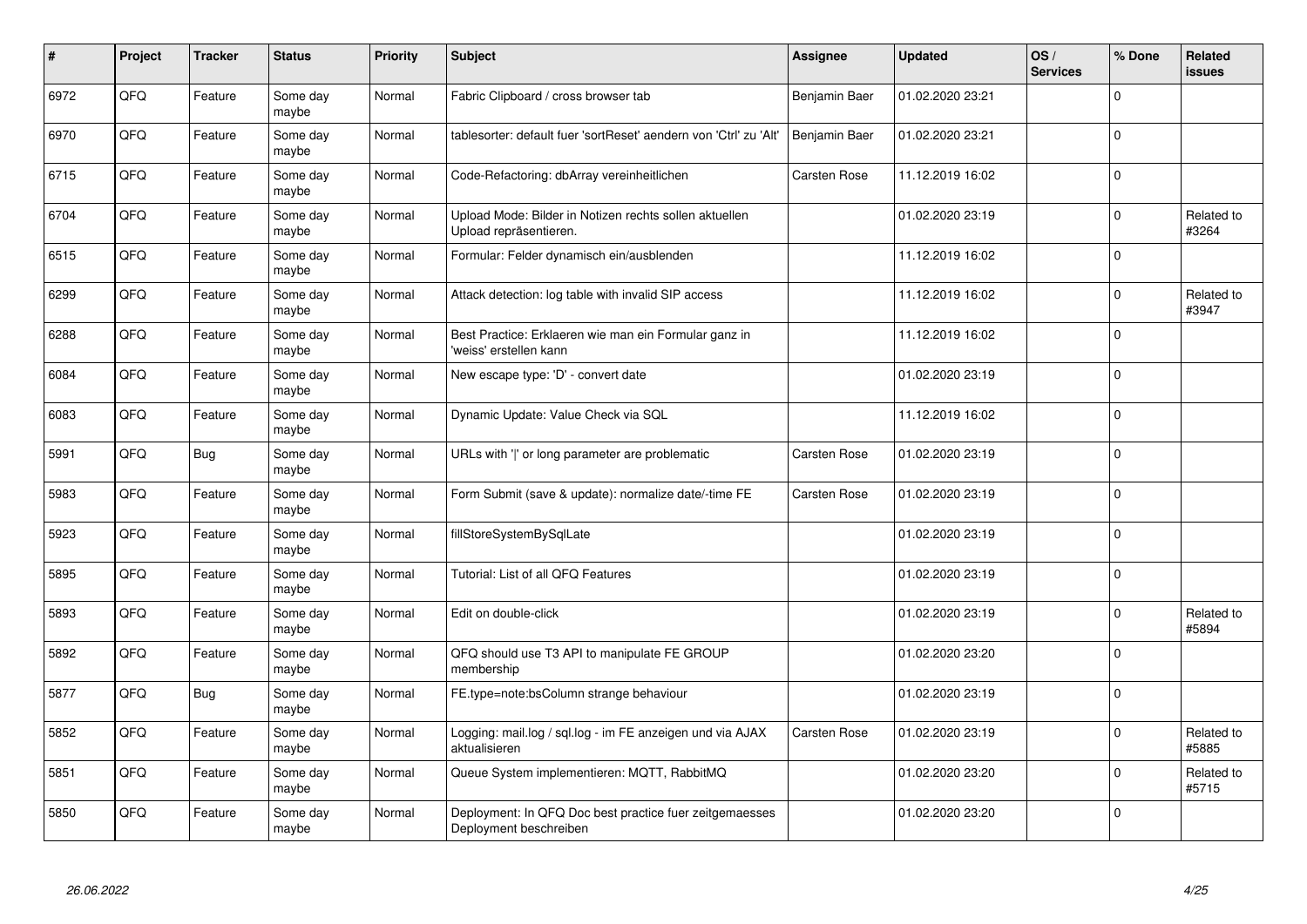| #    | Project | <b>Tracker</b> | <b>Status</b>     | <b>Priority</b> | <b>Subject</b>                                                                                                       | <b>Assignee</b> | <b>Updated</b>   | OS/<br><b>Services</b> | % Done      | Related<br>issues                           |
|------|---------|----------------|-------------------|-----------------|----------------------------------------------------------------------------------------------------------------------|-----------------|------------------|------------------------|-------------|---------------------------------------------|
| 5805 | QFQ     | Feature        | Some day<br>maybe | Normal          | TypeAHead SQL value instead of key stored                                                                            |                 | 01.02.2020 23:19 |                        | $\Omega$    | Related to<br>#5444                         |
| 5783 | QFQ     | Feature        | Some day<br>maybe | Normal          | <b>BPMN View/Edit</b>                                                                                                |                 | 11.12.2019 16:02 |                        | $\Omega$    |                                             |
| 5768 | QFQ     | <b>Bug</b>     | Some day<br>maybe | Normal          | {{pageLanguage:T}}' missing if QFQ is called via api                                                                 | Carsten Rose    | 01.02.2020 23:19 |                        | $\Omega$    |                                             |
| 5706 | QFQ     | <b>Bug</b>     | Some day<br>maybe | Normal          | upload: fileDestination needs to be sanatized                                                                        | Carsten Rose    | 01.02.2020 23:19 |                        | $\Omega$    |                                             |
| 5665 | QFQ     | Feature        | Some day<br>maybe | Normal          | Versuch das '{{!' nicht mehr noetig ist.                                                                             | Carsten Rose    | 01.02.2020 23:20 |                        | $\Omega$    | Related to<br>#7432,<br>Related to<br>#7434 |
| 5579 | QFQ     | Feature        | Some day<br>maybe | Normal          | Enhance Doc / Presentation: variable type 'link column type'                                                         | Carsten Rose    | 01.02.2020 23:19 |                        | 0           |                                             |
| 5557 | QFQ     | <b>Bug</b>     | Some day<br>maybe | Normal          | Form load: STORE_RECORD filled, but should be empty                                                                  | Carsten Rose    | 01.02.2020 23:19 |                        | $\mathbf 0$ |                                             |
| 5548 | QFQ     | Feature        | Some day<br>maybe | Normal          | 801 Textfiles/Scriptfiles als Thumbnail                                                                              | Carsten Rose    | 07.03.2022 16:26 |                        | $\mathbf 0$ |                                             |
| 5480 | QFQ     | Feature        | Some day<br>maybe | Normal          | QFQ: Dokumentation mit Screenshots versehen                                                                          | Carsten Rose    | 01.02.2020 23:20 |                        | $\Omega$    | Related to<br>#9879                         |
| 5455 | QFQ     | Feature        | Some day<br>maybe | Normal          | Mail Redirects grld abhaengig                                                                                        |                 | 01.02.2020 23:20 |                        | $\mathbf 0$ |                                             |
| 5452 | QFQ     | Feature        | Some day<br>maybe | Normal          | Thumbnails from PDF: bad quality                                                                                     |                 | 01.02.2020 23:20 |                        | $\mathbf 0$ |                                             |
| 5428 | QFQ     | Feature        | Some day<br>maybe | Normal          | secure thumbnail: late render on access.                                                                             | Carsten Rose    | 01.02.2020 23:20 |                        | $\Omega$    |                                             |
| 5389 | QFQ     | Feature        | Some day<br>maybe | Normal          | QFQ Design: Multline label / note                                                                                    | Benjamin Baer   | 01.02.2020 23:19 |                        | $\Omega$    |                                             |
| 5342 | QFQ     | Feature        | Some day<br>maybe | Normal          | link - with HTML Attributes                                                                                          |                 | 01.02.2020 23:20 |                        | $\Omega$    | Related to<br>#14077                        |
| 5160 | QFQ     | Feature        | Some day<br>maybe | Normal          | QFQ collaborative / together.js, ShareJS, y-js, collaborative,                                                       |                 | 11.12.2019 16:02 |                        | $\Omega$    |                                             |
| 5132 | QFQ     | Feature        | Some day<br>maybe | Normal          | Error Message sendmail missing attachment: more details                                                              | Carsten Rose    | 01.02.2020 23:19 |                        | $\Omega$    |                                             |
| 5129 | QFG     | Feature        | Some day<br>maybe | Normal          | Reports: SQL fuer x Achse und y Achse                                                                                |                 | 11.12.2019 16:02 |                        | $\mathbf 0$ |                                             |
| 5024 | QFG     | Feature        | Some day<br>maybe | Normal          | Fabric: Generate PDF with edits                                                                                      | Benjamin Baer   | 01.02.2020 23:20 |                        | $\mathbf 0$ | Related to<br>#10704                        |
| 5021 | QFQ     | Bug            | Some day<br>maybe | Normal          | FE.typ=extra - during save displays error 'datum2' already<br>filled in STORE SIP - the value is stored nevertheless | Carsten Rose    | 01.02.2020 23:19 |                        | $\Omega$    | Related to<br>#3875                         |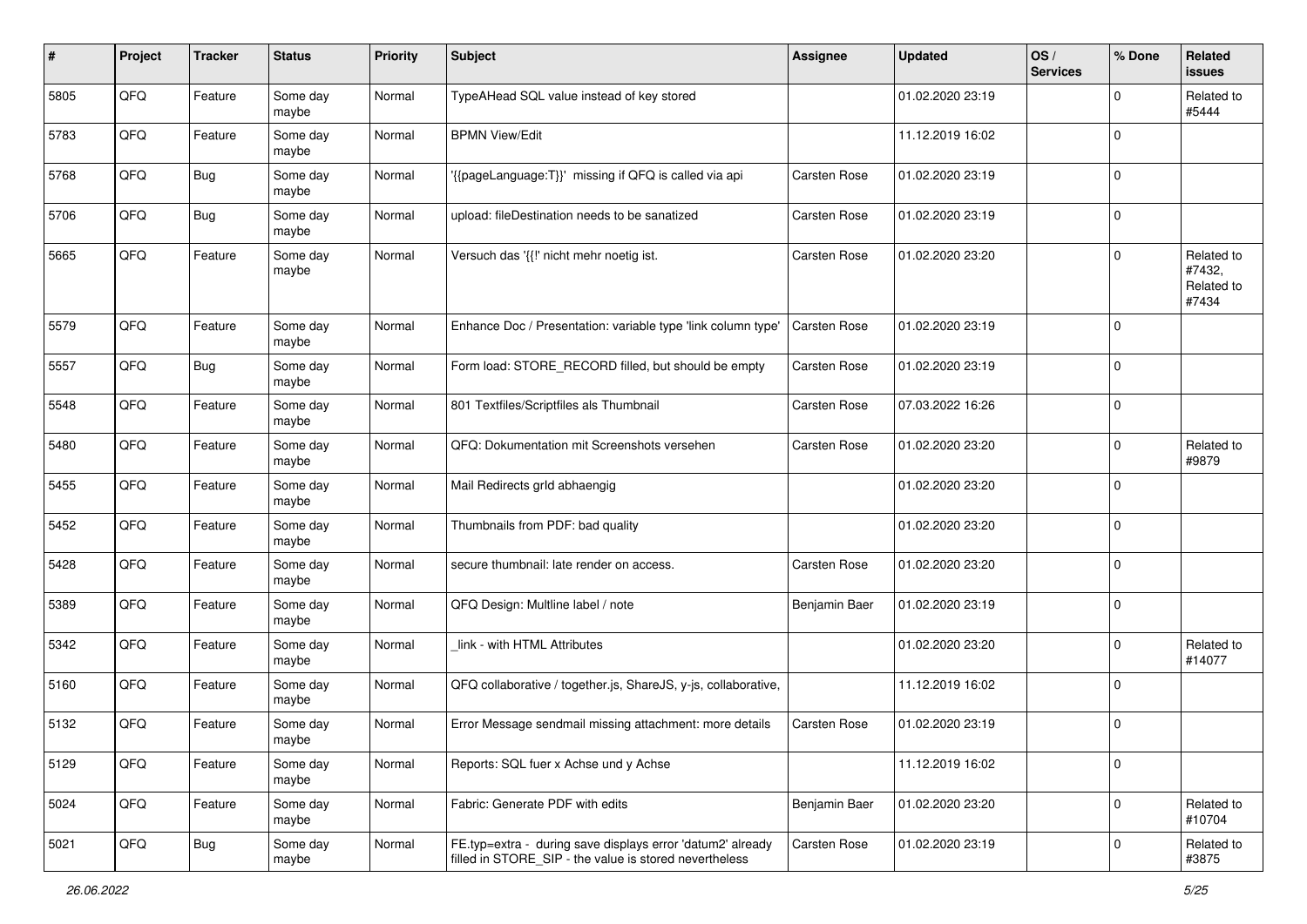| #    | Project | <b>Tracker</b> | <b>Status</b>     | Priority | <b>Subject</b>                                                                                                                                                | Assignee            | <b>Updated</b>   | OS/<br><b>Services</b> | % Done      | Related<br><b>issues</b>                       |
|------|---------|----------------|-------------------|----------|---------------------------------------------------------------------------------------------------------------------------------------------------------------|---------------------|------------------|------------------------|-------------|------------------------------------------------|
| 4974 | QFQ     | Feature        | Some day<br>maybe | Normal   | Long polling - inform all listening clients of changes                                                                                                        |                     | 11.12.2019 16:02 |                        | $\Omega$    |                                                |
| 4956 | QFQ     | Feature        | Some day<br>maybe | Normal   | Sendmail: Benutzerdefinierte Headers                                                                                                                          | Carsten Rose        | 11.12.2019 16:02 |                        | $\Omega$    |                                                |
| 4872 | QFQ     | Feature        | Some day<br>maybe | Normal   | Fields of Typo3 page available in STORE TYPO3                                                                                                                 | <b>Carsten Rose</b> | 01.02.2020 23:19 |                        | $\Omega$    |                                                |
| 4869 | QFQ     | Feature        | Some day<br>maybe | Normal   | Dynamic Update (show, hide, readonly?, required?) for<br><b>Template Group Elements</b>                                                                       | Carsten Rose        | 01.02.2020 23:19 |                        | $\Omega$    | Related to<br>#4865                            |
| 4839 | QFQ     | Feature        | Some day<br>maybe | Normal   | qfq-handle in <head> Abschnitt</head>                                                                                                                         | Carsten Rose        | 11.12.2019 16:02 |                        | $\Omega$    |                                                |
| 4816 | QFQ     | Feature        | Some day<br>maybe | Normal   | Templates for QFQ Reports (Tables, Radios, )                                                                                                                  |                     | 01.02.2020 23:20 |                        | $\Omega$    |                                                |
| 4771 | QFQ     | <b>Bug</b>     | Some day<br>maybe | Normal   | gfg: select-down-values empty after save (edit-form for<br>program administrators)                                                                            | Carsten Rose        | 01.02.2020 23:20 |                        | $\Omega$    | Related to<br>#4549, Has<br>duplicate<br>#4282 |
| 4757 | QFQ     | Feature        | Some day<br>maybe | Normal   | Test subrecord: download links ok? Links ok?                                                                                                                  | <b>Carsten Rose</b> | 01.02.2020 23:20 |                        | $\Omega$    |                                                |
| 4719 | QFQ     | Feature        | Some day<br>maybe | Normal   | Custom Message in Client in case of 'Browser tab close,<br>modification will be lost'                                                                         |                     | 01.02.2020 23:20 |                        | $\Omega$    |                                                |
| 4659 | QFQ     | Bug            | Some day<br>maybe | Normal   | infoButtonExtra                                                                                                                                               | <b>Carsten Rose</b> | 01.02.2020 23:20 |                        | $\Omega$    |                                                |
| 4652 | QFQ     | Feature        | Some day<br>maybe | Normal   | UZH CD: Weiterleitung auf benutzerdefinierte 403/404 Seite                                                                                                    | <b>Carsten Rose</b> | 01.02.2020 23:20 |                        | $\Omega$    |                                                |
| 4651 | QFQ     | Bug            | Some day<br>maybe | Normal   | 'Loading document" Modal wird angezeigt bei uzhcd type=2<br>Ansicht                                                                                           | <b>Carsten Rose</b> | 01.02.2020 23:20 |                        | $\mathbf 0$ |                                                |
| 4650 | QFQ     | Feature        | Some day<br>maybe | Normal   | Convert html to doc/rtf                                                                                                                                       | Carsten Rose        | 01.02.2020 23:20 |                        | $\Omega$    | Related to<br>#10704                           |
| 4640 | QFQ     | Feature        | Some day<br>maybe | Normal   | Rename System Forms                                                                                                                                           |                     | 01.02.2020 23:20 |                        | $\Omega$    |                                                |
| 4627 | QFQ     | Feature        | Some day<br>maybe | Normal   | dbupdate: all tables - check 'create', 'modified' if it is<br>possible to change to default 'CURRENT_TIMESTAMP' and<br>modified 'ON UPDATE CURRENT TIMESTAMP' |                     | 01.02.2020 23:20 |                        | $\mathbf 0$ |                                                |
| 4626 | QFQ     | Feature        | Some day<br>maybe | Normal   | Mobile View: 'classBody=qfq-form-right' makes no sense                                                                                                        |                     | 01.02.2020 23:20 |                        | $\Omega$    |                                                |
| 4606 | QFQ     | Feature        | Some day<br>maybe | Normal   | link: qualifier to render bootstrap button                                                                                                                    | <b>Carsten Rose</b> | 01.02.2020 23:19 |                        | $\Omega$    |                                                |
| 4583 | QFQ     | Bug            | Some day<br>maybe | Normal   | Dynamic Update bei TypeAhead Feldern                                                                                                                          | <b>Carsten Rose</b> | 01.02.2020 23:19 |                        | $\Omega$    |                                                |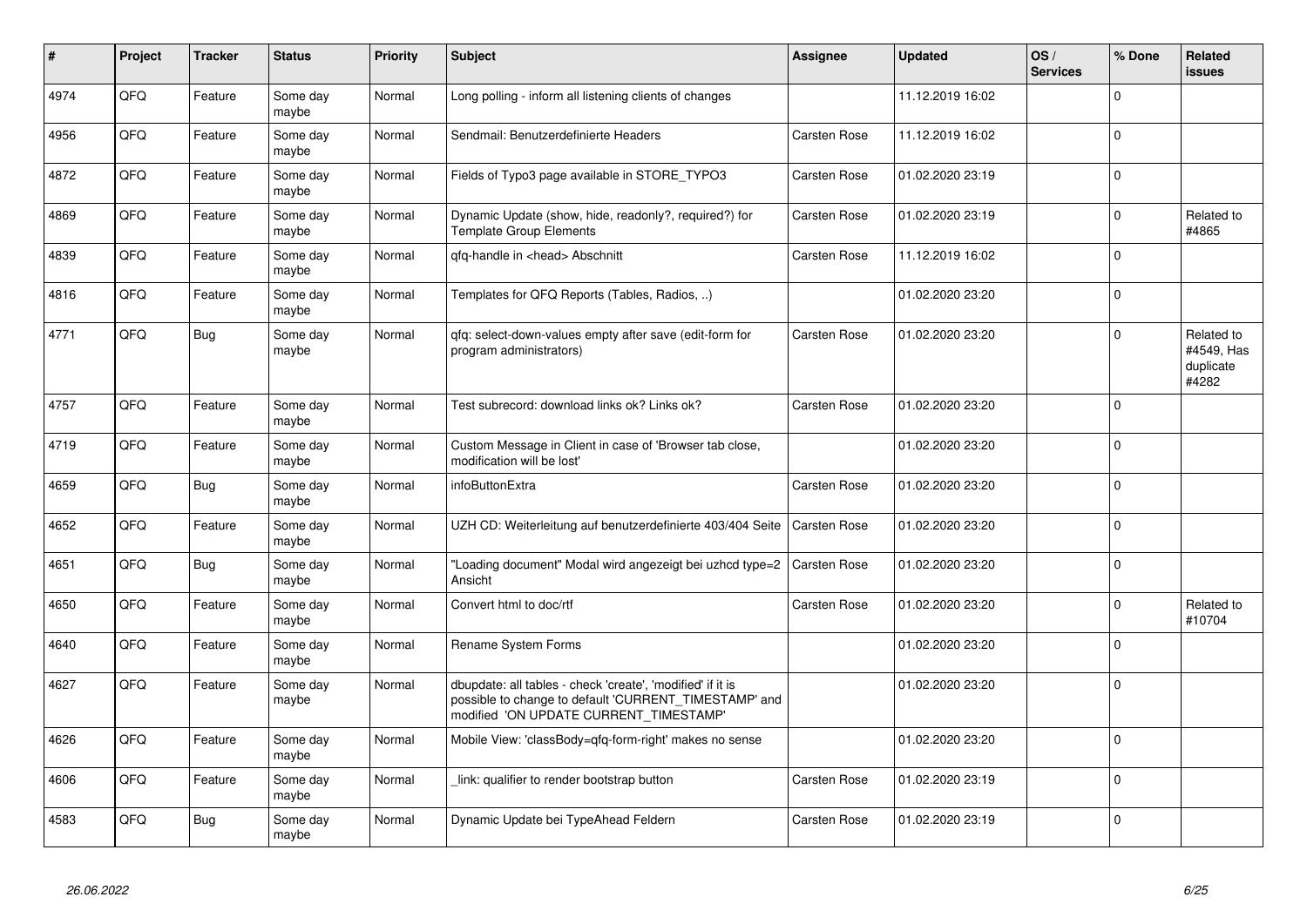| #    | Project | <b>Tracker</b> | <b>Status</b>     | Priority | <b>Subject</b>                                                                                         | Assignee            | <b>Updated</b>   | OS/<br><b>Services</b> | % Done      | Related<br><b>issues</b>                    |
|------|---------|----------------|-------------------|----------|--------------------------------------------------------------------------------------------------------|---------------------|------------------|------------------------|-------------|---------------------------------------------|
| 4551 | QFQ     | Feature        | Some day<br>maybe | Normal   | Set 'pills' via dynamicUpdate to show/hide/disabled                                                    |                     | 01.02.2020 23:20 |                        | $\Omega$    | Related to<br>#3752                         |
| 4549 | QFQ     | Bug            | Some day<br>maybe | Normal   | TemplateGroups: FE.type SELECT loose selected value<br>after save                                      | <b>Carsten Rose</b> | 01.02.2020 23:20 |                        | $\Omega$    | Related to<br>#4548,<br>Related to<br>#4771 |
| 4546 | QFQ     | Bug            | Some day<br>maybe | Normal   | NH: SIP storage is destroyed                                                                           |                     | 01.02.2020 23:20 |                        | $\Omega$    |                                             |
| 4536 | QFQ     | Feature        | Some day<br>maybe | Normal   | FE upload: problem with delete if mutliple uploads an<br>FE.name="                                     |                     | 01.02.2020 23:20 |                        | $\Omega$    |                                             |
| 4528 | QFQ     | Bug            | Some day<br>maybe | Normal   | extraButtonLock mit SQLAhead Bug                                                                       | <b>Carsten Rose</b> | 01.02.2020 23:19 |                        | $\Omega$    |                                             |
| 4454 | QFQ     | <b>Bug</b>     | Some day<br>maybe | Normal   | Required Elements: multiple elements in a row - whole row<br>marked if only one input is empty.        | Benjamin Baer       | 01.02.2020 23:20 |                        | $\Omega$    |                                             |
| 4446 | QFQ     | Feature        | Some day<br>maybe | Normal   | New FE get same feldContainerId as last modifed FE                                                     |                     | 01.02.2020 23:20 |                        | $\Omega$    |                                             |
| 4445 | QFQ     | Feature        | Some day<br>maybe | Normal   | template group: Option to simulate fieldset                                                            |                     | 28.06.2021 14:11 |                        | $\mathbf 0$ |                                             |
| 4444 | QFQ     | Feature        | Some day<br>maybe | Normal   | FE.type=upload: detect mime type                                                                       |                     | 11.12.2019 16:02 |                        | $\Omega$    | Related to<br>#4303                         |
| 4443 | QFQ     | Feature        | Some day<br>maybe | Normal   | Form: multiple secondary tables                                                                        |                     | 01.02.2020 23:20 |                        | $\Omega$    |                                             |
| 4442 | QFQ     | Feature        | Some day<br>maybe | Normal   | Special Column Name: _link - new symbol G (Glyph) to<br>choose any available symbol                    |                     | 11.12.2019 16:02 |                        | $\mathbf 0$ |                                             |
| 4441 | QFQ     | <b>Bug</b>     | Some day<br>maybe | Normal   | \$_SERVER Vars sollten nur aus dem Store genommen<br>werden - Code entsprechend anpassen.              |                     | 11.12.2019 16:02 |                        | $\Omega$    |                                             |
| 4440 | QFQ     | Feature        | Some day<br>maybe | Normal   | Manual.rst: explain how to. expand PHP Session to 4h                                                   |                     | 11.12.2019 16:02 |                        | $\mathbf 0$ |                                             |
| 4439 | QFQ     | Feature        | Some day<br>maybe | Normal   | Log: report all actions fired by an FE Element, incl. the<br>original directive (slaveld, sqllnsert, ) |                     | 01.02.2020 23:20 |                        | $\Omega$    | Related to<br>#4432,<br>Related to<br>#5458 |
| 4435 | QFQ     | Feature        | Some day<br>maybe | Normal   | Report: striptags - specify allowed tags                                                               |                     | 01.02.2020 23:20 |                        | $\Omega$    |                                             |
| 4433 | QFQ     | Feature        | Some day<br>maybe | Normal   | Log when SIP will be destroyed by QFQ for any (security)<br>reason                                     |                     | 01.02.2020 23:20 |                        | $\Omega$    | Related to<br>#4432,<br>Related to<br>#5458 |
| 4420 | QFQ     | Feature        | Some day<br>maybe | Normal   | Client: Local Storage - store the changes of a form, local in<br>the browser.                          | Benjamin Baer       | 11.12.2019 16:02 |                        | $\Omega$    |                                             |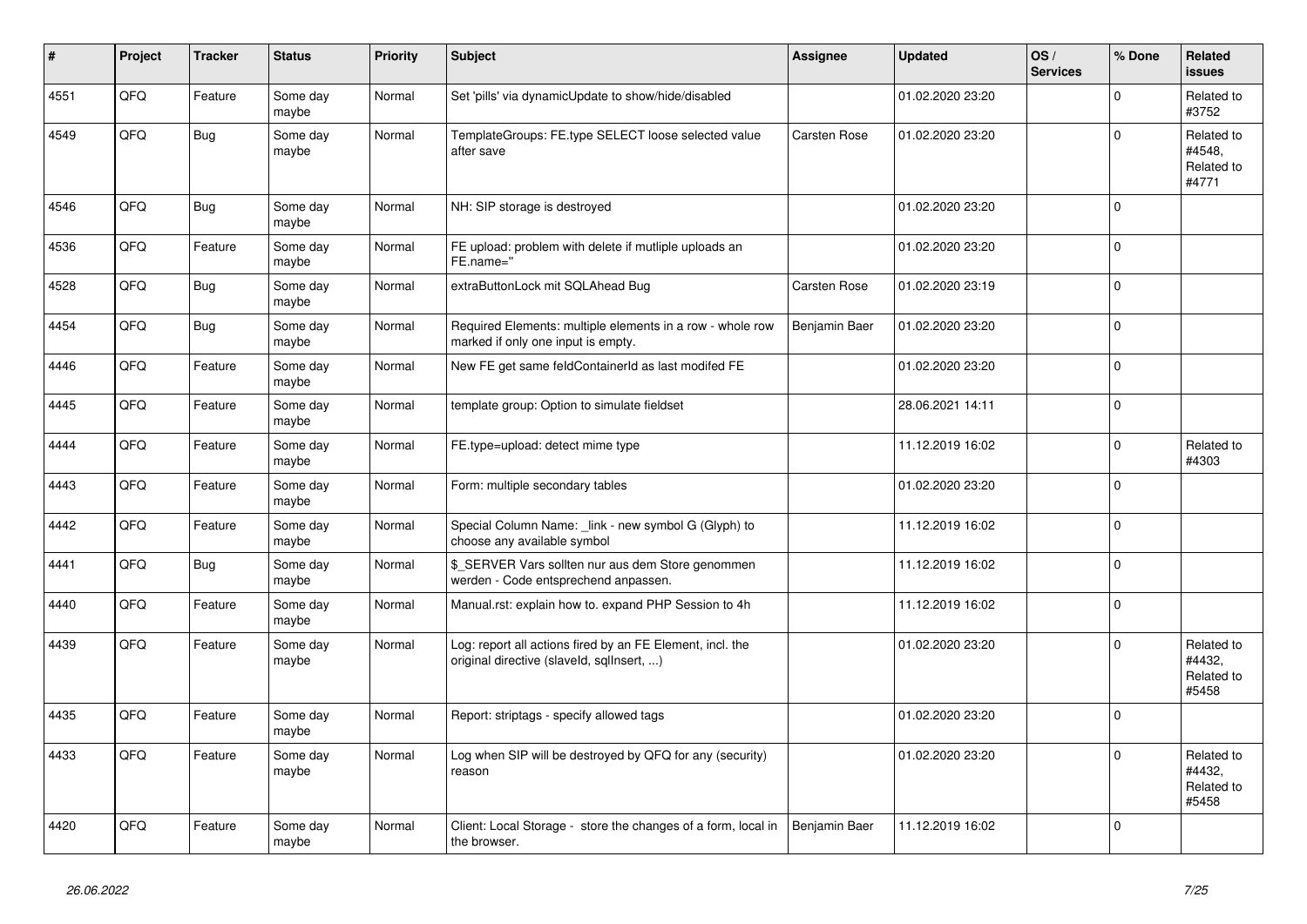| #    | Project | <b>Tracker</b> | <b>Status</b>     | <b>Priority</b> | Subject                                                                                                                                                  | <b>Assignee</b> | <b>Updated</b>   | OS/<br><b>Services</b> | % Done      | Related<br><b>issues</b>                    |
|------|---------|----------------|-------------------|-----------------|----------------------------------------------------------------------------------------------------------------------------------------------------------|-----------------|------------------|------------------------|-------------|---------------------------------------------|
| 4398 | QFQ     | Bug            | Some day<br>maybe | Normal          | Typeahead: mouse click in a prefilled input opens a single<br>item dropdown with the current value - click on it seems to<br>set the value, not the key. | Benjamin Baer   | 01.02.2020 23:20 |                        | $\Omega$    | Related to<br>#4457                         |
| 4365 | QFQ     | Feature        | Some day<br>maybe | Normal          | Multi Language: new way of config                                                                                                                        | Carsten Rose    | 01.02.2020 23:20 |                        | $\mathbf 0$ |                                             |
| 4349 | QFQ     | Feature        | Some day<br>maybe | Normal          | link download: downloaded external URL to<br>deliver/concatenate - check mimetipe and handle it correctly                                                | Carsten Rose    | 11.12.2019 16:02 |                        | $\mathbf 0$ |                                             |
| 4343 | QFQ     | Feature        | Some day<br>maybe | Normal          | Link: Classifier to add 'attributes'                                                                                                                     | Carsten Rose    | 01.02.2020 23:20 |                        | 0           | Related to<br>#14077                        |
| 4330 | QFQ     | Feature        | Some day<br>maybe | Normal          | Error Message: report missing {{ / }} in sqlUpdate, sqlInsert,<br>sqlDelete, sqlAfter, sqlBefore in FE action elements.                                  | Carsten Rose    | 01.02.2020 23:20 |                        | $\Omega$    |                                             |
| 4328 | QFQ     | Bug            | Some day<br>maybe | Normal          | Error Message: Show FE name/number on problems in FE                                                                                                     | Carsten Rose    | 01.02.2020 23:20 |                        | $\mathbf 0$ |                                             |
| 4293 | QFQ     | <b>Bug</b>     | Some day<br>maybe | Normal          | Download broken if token 'd:' is missing - but no error<br>message                                                                                       | Carsten Rose    | 11.12.2019 16:03 |                        | $\Omega$    | Related to<br>#7514                         |
| 4259 | QFQ     | Feature        | Some day<br>maybe | Normal          | Instant trigger a cron job                                                                                                                               | Carsten Rose    | 11.12.2019 16:03 |                        | $\Omega$    |                                             |
| 4197 | QFQ     | Feature        | Some day<br>maybe | Normal          | Unit Test fuer JSON Stream von QuickFormQuery.php ><br>doForm()                                                                                          | Carsten Rose    | 11.12.2019 16:03 |                        | $\Omega$    |                                             |
| 4138 | QFQ     | Bug            | Some day<br>maybe | Normal          | _style fehlt                                                                                                                                             |                 | 11.12.2019 16:03 |                        | $\mathbf 0$ |                                             |
| 4122 | QFQ     | Bug            | Some day<br>maybe | Normal          | file: Render Mode hat keinen Effekt                                                                                                                      |                 | 11.12.2019 16:03 |                        | $\Omega$    |                                             |
| 4092 | QFQ     | Bug            | Some day<br>maybe | Normal          | 1) Logging verbessern wann welches FE warum<br>ausgefuehrt wird, 2) Documentation: Best Practice Template<br>Group                                       | Carsten Rose    | 01.02.2020 23:19 |                        | 0           | Related to<br>#3504                         |
| 4027 | QFQ     | Feature        | Some day<br>maybe | Normal          | Missing: orange 'check' / 'bullet'                                                                                                                       |                 | 11.12.2019 16:03 |                        | $\Omega$    |                                             |
| 4026 | QFQ     | Feature        | Some day<br>maybe | Normal          | sqlLog.sql: log number of FE.id                                                                                                                          | Carsten Rose    | 11.12.2019 16:03 |                        | $\Omega$    | Related to<br>#5458                         |
| 4018 | QFQ     | Feature        | Some day<br>maybe | Normal          | typeahead: solve problem with potential long query<br>parameter                                                                                          | Carsten Rose    | 11.12.2019 16:03 |                        | $\Omega$    |                                             |
| 4008 | QFQ     | Bug            | Some day<br>maybe | Normal          | FormElemen.type=sendmail: wrong 'TO' if 'real<br>name <rea@mail.to>' is used</rea@mail.to>                                                               | Carsten Rose    | 11.12.2019 16:03 |                        | $\Omega$    |                                             |
| 3991 | QFQ     | Feature        | Some day<br>maybe | Normal          | report: Columnname ' skipWrap' skips 'fbeg', 'fend'                                                                                                      | Carsten Rose    | 11.12.2019 16:03 |                        | $\mathbf 0$ |                                             |
| 3947 | QFQ     | Feature        | Some day<br>maybe | Normal          | Attack detectect: logout current user                                                                                                                    | Carsten Rose    | 11.12.2019 16:03 |                        | $\mathbf 0$ | Related to<br>#5458,<br>Related to<br>#6299 |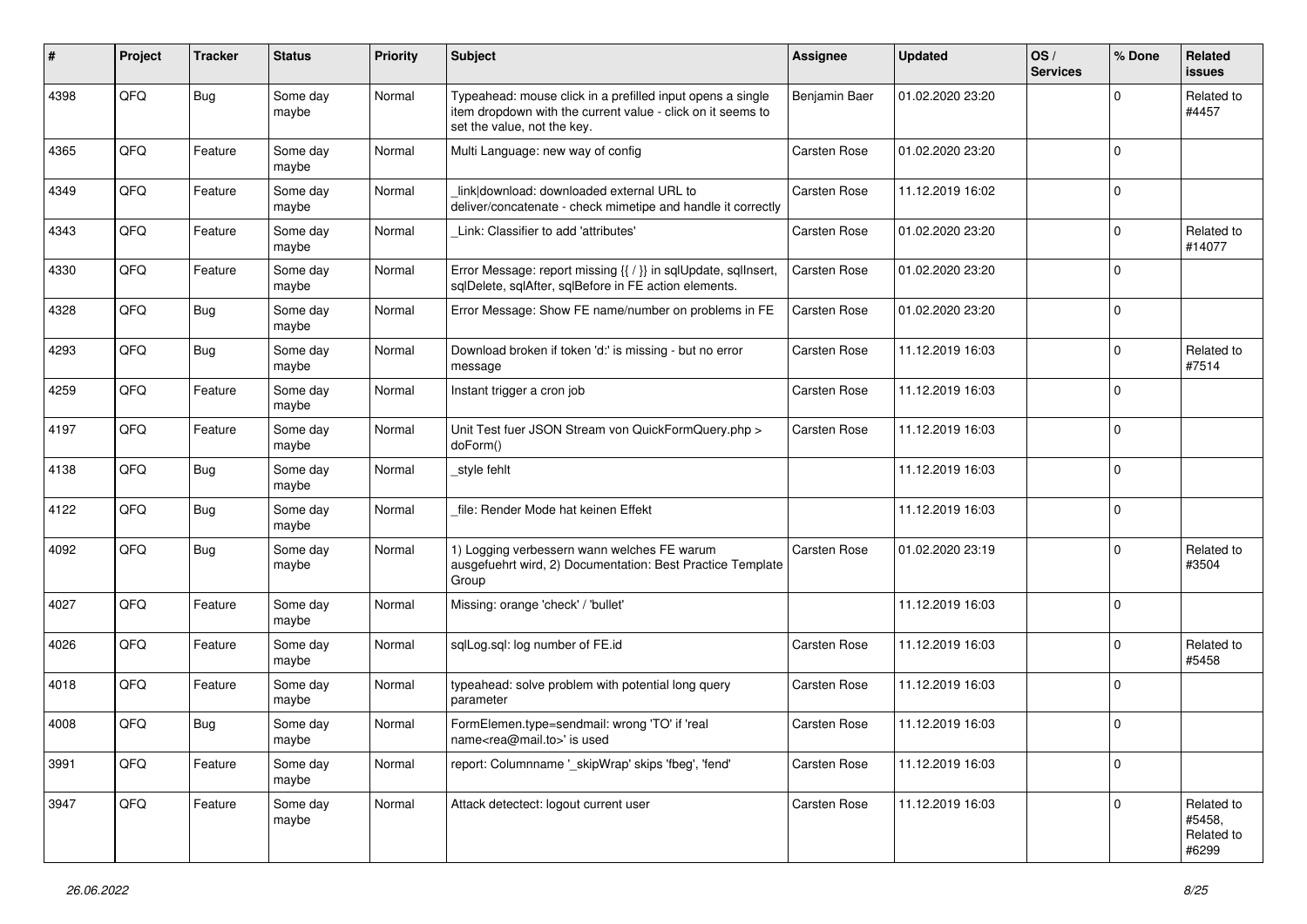| $\vert$ # | Project | <b>Tracker</b> | <b>Status</b>     | <b>Priority</b> | <b>Subject</b>                                                                                                                                           | Assignee            | <b>Updated</b>   | OS/<br><b>Services</b> | % Done      | Related<br><b>issues</b> |
|-----------|---------|----------------|-------------------|-----------------|----------------------------------------------------------------------------------------------------------------------------------------------------------|---------------------|------------------|------------------------|-------------|--------------------------|
| 3942      | QFQ     | Feature        | Some day<br>maybe | Normal          | Action Elemente: neu generierte IDs via FE weitergeben                                                                                                   | Carsten Rose        | 11.12.2019 16:03 |                        | $\Omega$    | Related to<br>#3941      |
| 3941      | QFQ     | Feature        | Some day<br>maybe | Normal          | sglAfter: es sollten mehrere moeglich sein                                                                                                               | Carsten Rose        | 11.12.2019 16:03 |                        | $\Omega$    | Related to<br>#3942      |
| 3905      | QFQ     | Feature        | Some day<br>maybe | Normal          | Documentation: Best Practice anhand eines Online<br>Bewerbungstools                                                                                      | Carsten Rose        | 11.12.2019 16:03 |                        | $\Omega$    |                          |
| 3900      | QFQ     | Feature        | Some day<br>maybe | Normal          | Extend documentation of 'Copy / Paste'                                                                                                                   | Carsten Rose        | 11.12.2019 16:03 |                        | $\Omega$    | Related to<br>#3899      |
| 3895      | QFQ     | Bug            | Some day<br>maybe | Normal          | typeahead pedantic: on lehrkredit Idap webpass - if only one<br>person is in dropdown, such person can't be selected                                     | <b>Carsten Rose</b> | 11.12.2019 16:03 |                        | $\mathbf 0$ |                          |
| 3882      | QFQ     | Bug            | Some day<br>maybe | Normal          | templateGroup: disable 'add' if limit is reached - funktioniert<br>nicht wenn bereits records existierten                                                | <b>Carsten Rose</b> | 11.12.2019 16:03 |                        | $\Omega$    |                          |
| 3880      | QFQ     | Feature        | Some day<br>maybe | Normal          | Form 'Form': anlegen einer Tabelle                                                                                                                       |                     | 14.01.2021 10:12 |                        | $\Omega$    |                          |
| 3879      | QFQ     | Feature        | Some day<br>maybe | Normal          | Form 'FormElement': Beim Feld 'name' rechts in der Notiz<br>einen Link einblenden - a) aktuelle Definition anzeigen, b)<br>Spalte in der Tabelle anlegen |                     | 11.12.2019 16:03 |                        | $\Omega$    |                          |
| 3878      | QFQ     | Feature        | Some day<br>maybe | Normal          | Form 'FormElement': Spalte 'name' typeAhead mit<br>Spaltennamen der Primarytable.                                                                        |                     | 11.12.2019 16:03 |                        | $\Omega$    |                          |
| 3877      | QFQ     | Feature        | Some day<br>maybe | Normal          | FormEditor: die Felder die aktuell nicht gebraucht werden<br>nur auf readonly/disabled setzen (nicht ausblenden > das<br>irritiert.                      | Carsten Rose        | 11.12.2019 16:03 |                        | $\Omega$    |                          |
| 3811      | QFQ     | Bug            | Some day<br>maybe | Normal          | Dynamic Update: extraButtonInfo - Text aktualisieren                                                                                                     | <b>Carsten Rose</b> | 11.12.2019 16:03 |                        | $\Omega$    | Related to<br>#11517     |
| 3750      | QFQ     | Bug            | Some day<br>maybe | Normal          | FE in a row: if one violates check, all are red                                                                                                          | Carsten Rose        | 11.12.2019 16:03 |                        | $\Omega$    |                          |
| 3708      | QFQ     | Feature        | Some day<br>maybe | Normal          | Form: input - 'specialchars', 'none'  gewisse tags<br>erlauben, andere verbieten                                                                         | Carsten Rose        | 11.12.2019 16:02 |                        | $\Omega$    | Related to<br>#14320     |
| 3692      | QFQ     | Feature        | Some day<br>maybe | Normal          | QFQ Webseite                                                                                                                                             | Benjamin Baer       | 11.12.2019 16:02 |                        | $\Omega$    | Related to<br>#5033      |
| 3682      | QFQ     | Bug            | Some day<br>maybe | Normal          | Dynamic update: Radio buttons                                                                                                                            | <b>Carsten Rose</b> | 11.12.2019 16:02 |                        | $\Omega$    |                          |
| 3677      | QFQ     | Feature        | Some day<br>maybe | Normal          | wkhtmltopdf: FE User access prohibited, if client IP changes<br>- \$TYPO3_CONF_VARS[FE][lockIP]                                                          | <b>Carsten Rose</b> | 11.12.2019 16:02 |                        | $\Omega$    |                          |
| 3666      | QFQ     | Feature        | Some day<br>maybe | Normal          | a) Performance Messung: mysql_real_escape_string() im<br>Vergleich zu str_replace(), b) doppeltes Aufrufen von<br>mysql_real_escape_string()             | <b>Carsten Rose</b> | 11.12.2019 16:02 |                        | $\Omega$    |                          |
| 3646      | QFQ     | Feature        | Some dav<br>maybe | Normal          | Moeglichkeit HTML Tags in Reports auszugeben (zu<br>enkodieren: htmlspecialchars)                                                                        |                     | 11.12.2019 16:02 |                        | $\Omega$    | Related to<br>#14320     |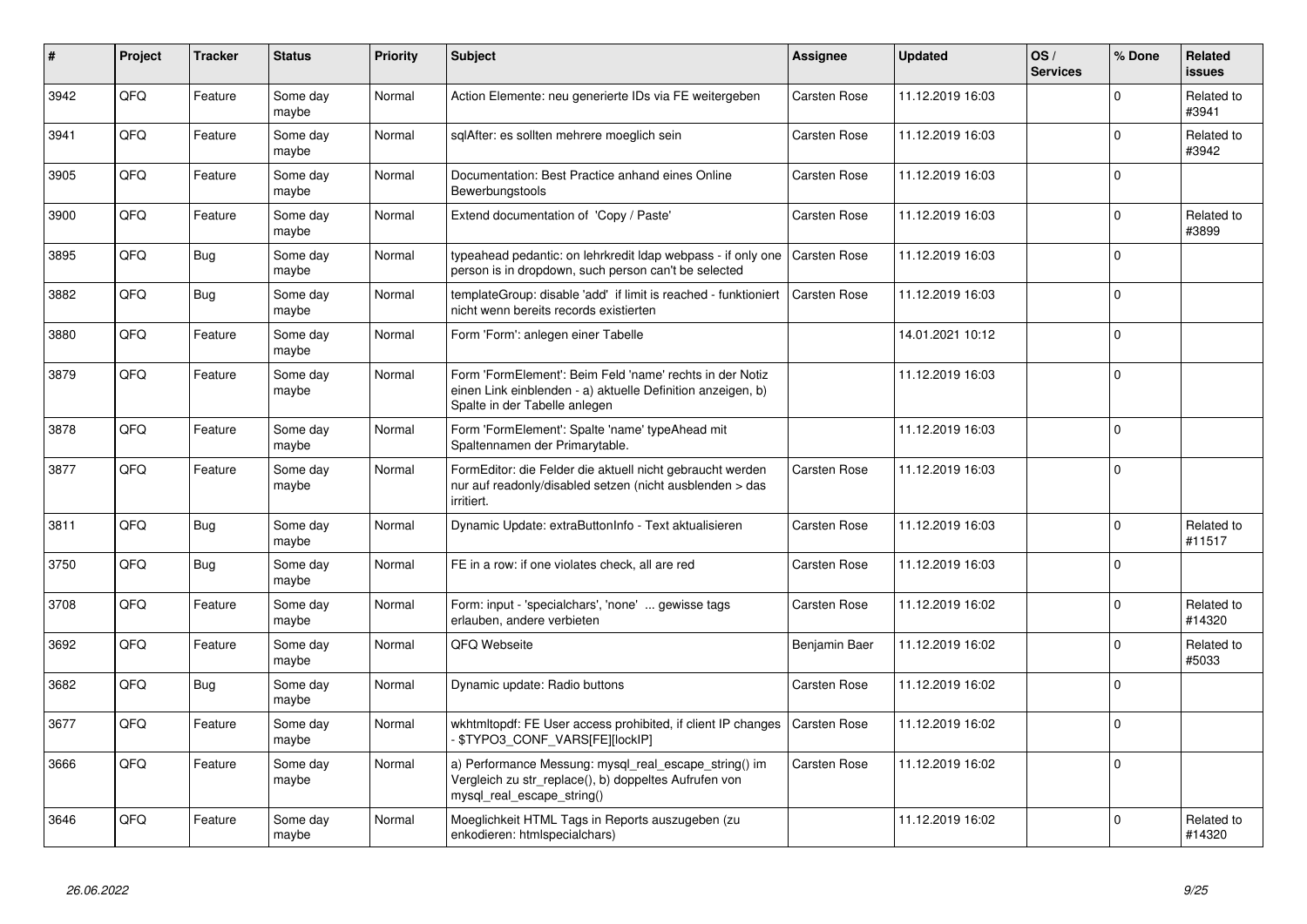| #    | Project | <b>Tracker</b> | <b>Status</b>     | <b>Priority</b> | Subject                                                                                                                       | Assignee            | <b>Updated</b>   | OS/<br><b>Services</b> | % Done      | Related<br>issues                           |
|------|---------|----------------|-------------------|-----------------|-------------------------------------------------------------------------------------------------------------------------------|---------------------|------------------|------------------------|-------------|---------------------------------------------|
| 3617 | QFQ     | Feature        | Some day<br>maybe | Normal          | Load javascripts at bottom                                                                                                    |                     | 11.12.2019 16:02 |                        | 0           |                                             |
| 3613 | QFQ     | Bug            | Some day<br>maybe | Normal          | note /note unchecked -> note div (col-md) wird weiterhin<br>aerendert                                                         | Elias Villiger      | 01.02.2020 23:19 |                        | 100         |                                             |
| 3588 | QFQ     | Bug            | Some day<br>maybe | Normal          | templateGroup: versteckte Elemente werden weiterhin<br>gespeichert.                                                           | Carsten Rose        | 11.12.2019 16:02 |                        | $\Omega$    |                                             |
| 3495 | QFQ     | Feature        | Some day<br>maybe | Normal          | Predifined Parameter werden nicht in '+' (add new record)<br>SIP gerendert.                                                   |                     | 11.12.2019 16:02 |                        | $\mathbf 0$ |                                             |
| 3458 | QFQ     | Feature        | Some day<br>maybe | Normal          | Display 'Edit Form Element'-Checkbox on form: should<br>depend on FE Group                                                    | Carsten Rose        | 11.12.2019 16:02 |                        | $\mathbf 0$ | Related to<br>#3447                         |
| 3457 | QFQ     | Feature        | Some day<br>maybe | Normal          | LDAP: concat multi values to one single entry                                                                                 | Carsten Rose        | 11.12.2019 16:02 |                        | $\Omega$    |                                             |
| 3415 | QFQ     | Feature        | Some day<br>maybe | Normal          | FE Login Box Templatefile                                                                                                     | Benjamin Baer       | 11.12.2019 16:02 |                        | $\Omega$    |                                             |
| 3402 | QFQ     | Feature        | Some day<br>maybe | Normal          | Syntax Highlighting via CodeMirror                                                                                            | Carsten Rose        | 11.12.2019 16:02 |                        | 100         | Related to<br>#3207                         |
| 3385 | QFQ     | Feature        | Some day<br>maybe | Normal          | templateGroup: insert/update/delete non primary records                                                                       | Carsten Rose        | 11.12.2019 16:02 |                        | $\Omega$    |                                             |
| 3350 | QFQ     | Feature        | Some day<br>maybe | Normal          | FormEditor: Hilfetext hinter 'checktype'                                                                                      | Carsten Rose        | 11.12.2019 16:02 |                        | $\Omega$    |                                             |
| 3349 | QFQ     | Bug            | Some day<br>maybe | Normal          | config.qfq.ini: a) vertraegt keine '=' im Value (z.B. Passwort),<br>b) Values sollten in ticks einschliessbar sein (spaces, ) | <b>Carsten Rose</b> | 11.12.2019 16:02 |                        | $\Omega$    |                                             |
| 3332 | QFQ     | Feature        | Some day<br>maybe | Normal          | Uploads: Thumbnails, Details zum hochgeladenen File                                                                           | Carsten Rose        | 11.12.2019 16:02 |                        | $\Omega$    | Related to<br>#3264,<br>Related to<br>#5333 |
| 3331 | QFQ     | Feature        | Some day<br>maybe | Normal          | Default Tooltip fuer _page? Links: mit Form und Record ID                                                                     | Carsten Rose        | 11.12.2019 16:02 |                        | $\Omega$    |                                             |
| 3291 | QFQ     | Feature        | Some day<br>maybe | Normal          | AutoCron websiteToken                                                                                                         | Carsten Rose        | 11.12.2019 16:02 |                        | $\Omega$    | Related to<br>#4250                         |
| 3285 | QFQ     | Feature        | Some day<br>maybe | Normal          | Zeichenlimit pro Feld: textarea / editor                                                                                      | Carsten Rose        | 11.12.2019 16:02 |                        | $\Omega$    |                                             |
| 3267 | QFQ     | Feature        | Some day<br>maybe | Normal          | 2 Forms auf einer Seite: real + Read only                                                                                     | Carsten Rose        | 11.12.2019 16:03 |                        | $\Omega$    |                                             |
| 3216 | QFQ     | Feature        | Some day<br>maybe | Normal          | dynamic update für checkbox label2                                                                                            | Carsten Rose        | 11.12.2019 16:03 |                        | $\mathbf 0$ | Related to<br>#2081                         |
| 3130 | QFQ     | <b>Bug</b>     | Some day<br>maybe | Normal          | Debug Info's nicht korrekt nach 'New > Save'.                                                                                 | Carsten Rose        | 11.12.2019 16:03 |                        | $\mathbf 0$ | Related to<br>#3253                         |
| 2995 | QFQ     | Feature        | Some day<br>maybe | Normal          | Dropdown JQuery Plugin: 'chosen' - Moeglichkeit um Select<br>Listen mehr Funktion zu geben. Kein Bootstrap noetig.            | Carsten Rose        | 11.12.2019 16:03 |                        | $\mathbf 0$ |                                             |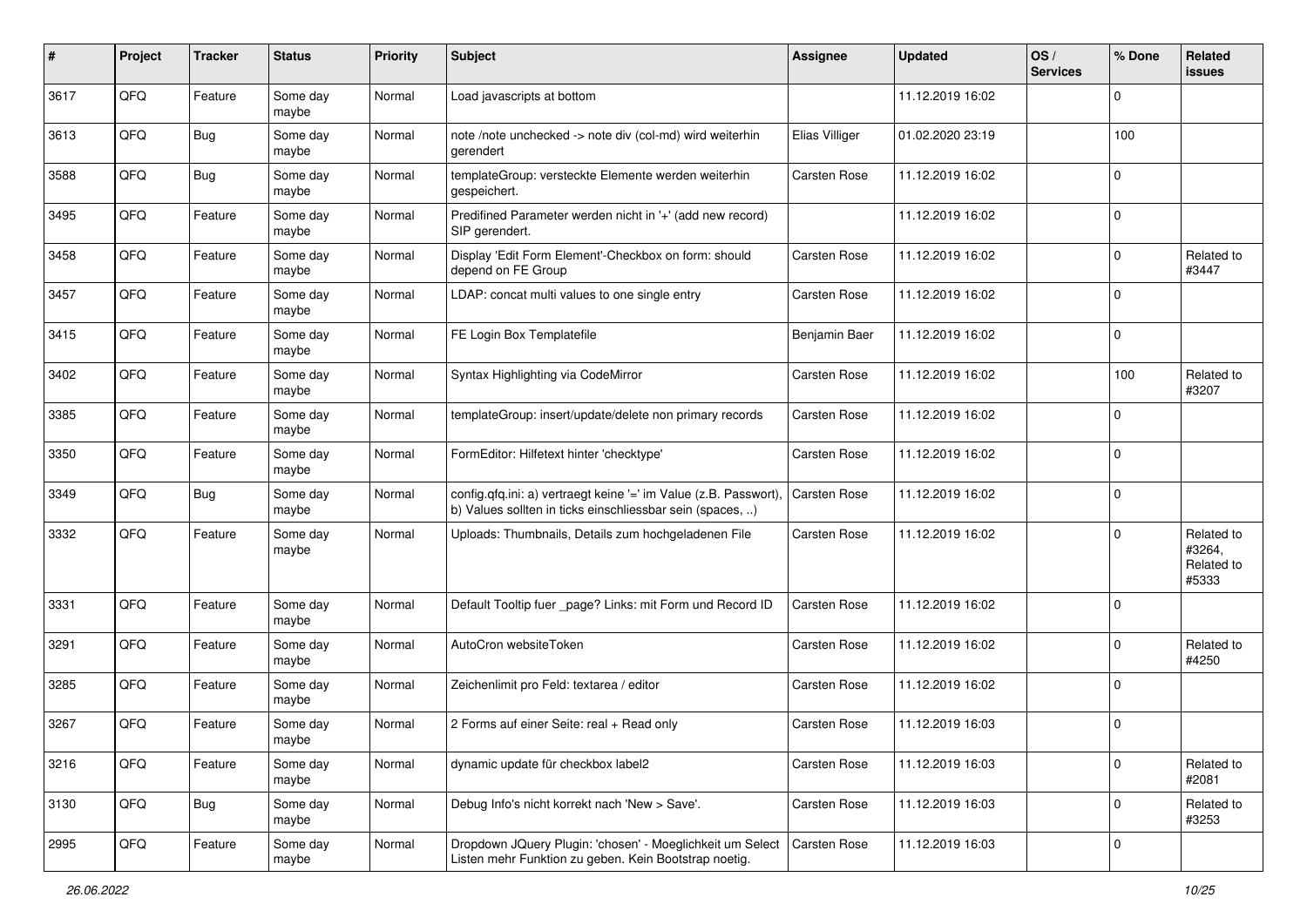| $\vert$ # | Project | <b>Tracker</b> | <b>Status</b>     | Priority | <b>Subject</b>                                                                                               | <b>Assignee</b>     | <b>Updated</b>   | OS/<br><b>Services</b> | % Done   | <b>Related</b><br><b>issues</b> |
|-----------|---------|----------------|-------------------|----------|--------------------------------------------------------------------------------------------------------------|---------------------|------------------|------------------------|----------|---------------------------------|
| 2950      | QFQ     | Feature        | Some day<br>maybe | Normal   | Inhalt QFQ Records als File                                                                                  |                     | 11.12.2019 16:03 |                        | $\Omega$ |                                 |
| 2643      | QFQ     | Bug            | Some day<br>maybe | Normal   | Zend / PHP Webinars anschauen                                                                                | Carsten Rose        | 01.02.2020 15:56 |                        | $\Omega$ |                                 |
| 2084      | QFQ     | Feature        | Some day<br>maybe | Normal   | Mailto mit encryption: Subrecord                                                                             | <b>Carsten Rose</b> | 11.12.2019 16:03 |                        | $\Omega$ | Related to<br>#2082             |
| 2063      | QFQ     | <b>Bug</b>     | Some day<br>maybe | Normal   | Pills auf 'inaktiv' setzen falls keine Element auf dem Pill<br>sichtbar sind.                                | Benjamin Baer       | 11.12.2019 16:03 |                        | $\Omega$ | Related to<br>#3752             |
| 1946      | QFQ     | Feature        | Some day<br>maybe | Normal   | Kontrolle ob der ReadOnly Modus bei den<br>Formularelementen korrekt implementiert ist                       | <b>Carsten Rose</b> | 11.12.2019 16:03 |                        | $\Omega$ |                                 |
| 1635      | QFQ     | Feature        | Some day<br>maybe | Normal   | QFQ Extension content record: weitere Optionen<br>einblenden.                                                | <b>Carsten Rose</b> | 11.12.2019 16:03 |                        | $\Omega$ |                                 |
| 1623      | QFQ     | Feature        | Some day<br>maybe | Normal   | RealURL                                                                                                      |                     | 11.12.2019 16:03 |                        | 30       |                                 |
| 1510      | QFQ     | Feature        | Some day<br>maybe | Normal   | jquery von google laden, falls das nicht geht lokal                                                          |                     | 11.12.2019 16:03 |                        | $\Omega$ |                                 |
| 1253      | QFQ     | Feature        | Some day<br>maybe | Normal   | QF: Colorpicker                                                                                              |                     | 11.12.2019 16:03 |                        | $\Omega$ |                                 |
| 1251      | QFQ     | Feature        | Some day<br>maybe | Normal   | QF: Combo                                                                                                    |                     | 11.12.2019 16:03 |                        | $\Omega$ |                                 |
| 1234      | QFQ     | Feature        | Some day<br>maybe | Normal   | QF: Record numbering: Im Grid soll in Spalte 1 optional die<br>laufende Nummer der Records angezeigt werden. |                     | 01.02.2020 23:20 |                        | $\Omega$ |                                 |
| 955       | QFQ     | Feature        | Some day<br>maybe | Normal   | QF: Notizen vor/nach dem Form                                                                                |                     | 01.02.2020 23:20 |                        | $\Omega$ |                                 |
| 13767     | QFQ     | Bug            | Feedback          | Normal   | date/time-picker: required shows up/down button orange                                                       | Enis Nuredini       | 16.05.2022 23:16 |                        | $\Omega$ |                                 |
| 13572     | QFQ     | Feature        | Feedback          | Normal   | Form Load: misleading error message on trying to load non<br>existent primary record                         | Enis Nuredini       | 16.05.2022 23:16 |                        | 100      |                                 |
| 12584     | QFQ     | Feature        | Feedback          | Normal   | T3 v10 migration script: replace alias-patterns (v11)                                                        | <b>Carsten Rose</b> | 28.05.2022 11:12 |                        | 100      |                                 |
| 12546     | QFQ     | Bug            | Feedback          | Normal   | Branch 'Development' - Unit Tests mit dirty workaround<br>angepasst                                          | <b>Carsten Rose</b> | 19.03.2022 17:48 |                        | $\Omega$ |                                 |
| 11347     | QFQ     | Bug            | Feedback          | Normal   | If Bedingungen funktionieren nicht korrekt                                                                   | Christoph Fuchs     | 21.03.2021 20:37 |                        | $\Omega$ |                                 |
| 10782     | QFQ     | Feature        | Feedback          | Normal   | Tiny MCE: Image Upload                                                                                       | Enis Nuredini       | 16.05.2022 23:16 |                        | $\Omega$ | Related to<br>#12452            |
| 10124     | QFQ     | Feature        | Feedback          | Normal   | qfq AAI-Login                                                                                                | Karin Niffeler      | 07.05.2020 09:36 |                        | $\Omega$ |                                 |
| 9898      | QFQ     | <b>Bug</b>     | Feedback          | Normal   | Formular trotz Timeout gespeichert                                                                           | Benjamin Baer       | 01.02.2020 15:56 |                        | $\Omega$ |                                 |
| 9535      | QFQ     | <b>Bug</b>     | Feedback          | Normal   | Report:  AS ' vertical' - column to wide - vertical >> rot45,<br>rot <sub>90</sub>                           | Benjamin Baer       | 01.02.2020 15:56 |                        | $\Omega$ |                                 |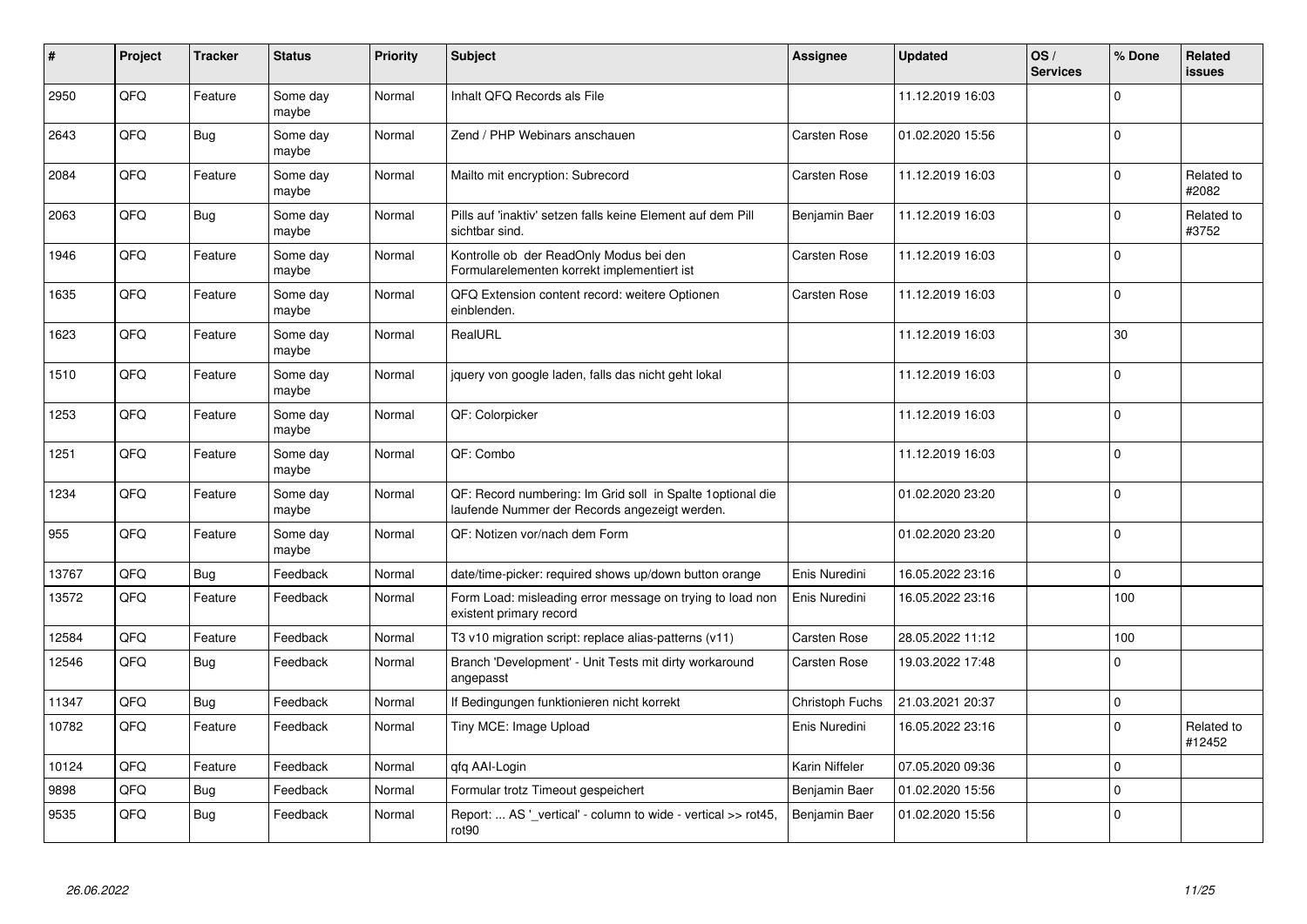| $\vert$ # | Project | <b>Tracker</b> | <b>Status</b>              | <b>Priority</b> | <b>Subject</b>                                                           | Assignee            | <b>Updated</b>                     | OS/<br><b>Services</b> | % Done      | Related<br>issues                                                                                                              |
|-----------|---------|----------------|----------------------------|-----------------|--------------------------------------------------------------------------|---------------------|------------------------------------|------------------------|-------------|--------------------------------------------------------------------------------------------------------------------------------|
| 8316      | QFQ     | <b>Bug</b>     | Feedback                   | Normal          | Documentation/Behaviour for Nested Queries and<br>Record-Store confusing |                     | Nicola Chiapolini 20.11.2019 09:14 |                        | $\Omega$    |                                                                                                                                |
| 5894      | QFQ     | Feature        | Feedback                   | Normal          | Typeahead in Report: show/hide rows dynamically                          | <b>Carsten Rose</b> | 18.02.2022 08:50                   |                        | $\Omega$    | Related to<br>#5893,<br>Related to<br>#5885                                                                                    |
| 13566     | QFQ     | Feature        | Ready to sync<br>(develop) | Normal          | Delete config-example.gfg.php file                                       | Carsten Rose        | 23.12.2021 09:25                   |                        | $\Omega$    |                                                                                                                                |
| 14323     | QFQ     | <b>Bug</b>     | In Progress                | Normal          | Report: render=both single - no impact                                   | Carsten Rose        | 19.06.2022 18:31                   |                        | $\Omega$    |                                                                                                                                |
| 14175     | QFQ     | <b>Bug</b>     | In Progress                | Normal          | Opening a form with no QFQ Session cookie fails                          | <b>Carsten Rose</b> | 03.06.2022 10:40                   |                        | $\mathsf 0$ |                                                                                                                                |
| 13330     | QFQ     | Feature        | In Progress                | Normal          | Multi Form: Upload                                                       | Carsten Rose        | 07.11.2021 12:40                   |                        | 50          | Related to<br>#9706                                                                                                            |
| 12630     | QFQ     | Feature        | In Progress                | Normal          | Input: date[time]: min / max values                                      | Enis Nuredini       | 20.06.2022 18:31                   |                        | $\Omega$    | Related to<br>#10096,<br>Related to<br>#14302,<br>Related to<br>#14303                                                         |
| 12440     | QFQ     | Feature        | In Progress                | Normal          | Typo3 V10 upgrade (durchfuehren und testen)                              | <b>Carsten Rose</b> | 21.03.2022 09:53                   |                        | 50          | Related to<br>#12357,<br>Related to<br>#12067,<br>Related to<br>#10661                                                         |
| 12439     | QFQ     | Feature        | In Progress                | Normal          | TinyMCE Paste from Word & Character Count/Limit                          | Carsten Rose        | 05.05.2021 22:15                   |                        | $\mathbf 0$ |                                                                                                                                |
| 11980     | QFQ     | Feature        | In Progress                | Normal          | protected verzeichnis MUSS geschützt werden                              | Carsten Rose        | 07.09.2021 13:30                   |                        | $\mathsf 0$ |                                                                                                                                |
| 11517     | QFQ     | <b>Bug</b>     | In Progress                | Normal          | extraButtonInfo Broken for multiple FormElements                         | <b>Carsten Rose</b> | 12.05.2022 13:12                   |                        | $\Omega$    | Related to<br>#7890,<br>Related to<br>#3811, Has<br>duplicate<br>#10905, Has<br>duplicate<br>#10553, Has<br>duplicate<br>#6779 |
| 11076     | QFQ     | Feature        | In Progress                | Normal          | SELECT  AS _websocket                                                    | Carsten Rose        | 30.08.2020 17:49                   |                        | $\Omega$    |                                                                                                                                |
| 10793     | QFQ     | Feature        | In Progress                | Normal          | <b>Update NPM Packages</b>                                               | <b>Carsten Rose</b> | 07.09.2021 13:25                   |                        | 30          |                                                                                                                                |
| 10661     | QFQ     | Bug            | In Progress                | Normal          | Typo3 Warnungen                                                          | Carsten Rose        | 07.09.2021 13:23                   |                        | $\Omega$    | Related to<br>#12440                                                                                                           |
| 10443     | QFQ     | Feature        | In Progress                | Normal          | Konzept _api / _live                                                     | <b>Carsten Rose</b> | 07.05.2020 09:39                   |                        | $\Omega$    |                                                                                                                                |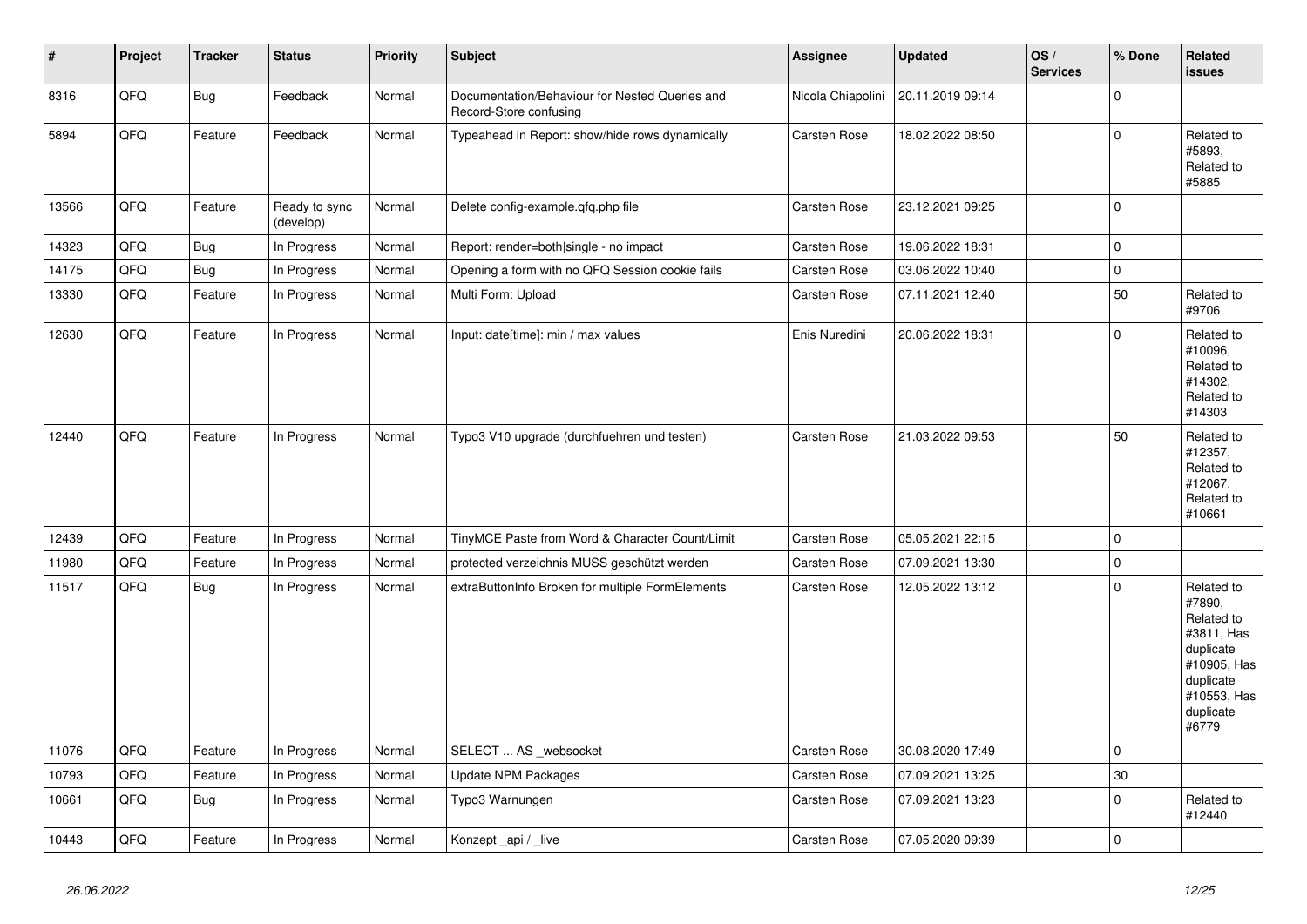| $\sharp$ | Project | <b>Tracker</b> | <b>Status</b> | <b>Priority</b> | <b>Subject</b>                                            | Assignee            | <b>Updated</b>   | OS/<br><b>Services</b> | % Done      | Related<br><b>issues</b>                                                                                                                                              |
|----------|---------|----------------|---------------|-----------------|-----------------------------------------------------------|---------------------|------------------|------------------------|-------------|-----------------------------------------------------------------------------------------------------------------------------------------------------------------------|
| 9691     | QFQ     | Bug            | In Progress   | Normal          | Checkbox: dynamic update > readonly                       | Carsten Rose        | 01.02.2020 23:22 |                        | 50          | Related to<br>#9834                                                                                                                                                   |
| 6250     | QFQ     | Feature        | In Progress   | Normal          | Enhance layout: a) Subrecord, b) Subrecord-Title          | Carsten Rose        | 01.02.2020 23:22 |                        | $\pmb{0}$   | Related to<br>#5391                                                                                                                                                   |
| 5695     | QFQ     | Feature        | In Progress   | Normal          | Multiform                                                 | <b>Carsten Rose</b> | 02.01.2021 18:38 |                        | $\pmb{0}$   |                                                                                                                                                                       |
| 4194     | QFQ     | Feature        | In Progress   | Normal          | Bootstrap 4 ist jetzt offiziel                            |                     | 03.05.2021 20:47 |                        | $\pmb{0}$   | Related to<br>#10114                                                                                                                                                  |
| 14320    | QFQ     | Feature        | ToDo          | Normal          | Allow specific HTML Tags and Attributes: general, TinyMCE | Enis Nuredini       | 17.06.2022 10:44 |                        | $\mathbf 0$ | Related to<br>#12664,<br>Related to<br>#12039,<br>Related to<br>#11702,<br>Related to<br>#7239,<br>Related to<br>#3708,<br>Related to<br>#3646.<br>Related to<br>#880 |
| 14303    | QFQ     | <b>Bug</b>     | ToDo          | Normal          | datetime broken with picker                               | Enis Nuredini       | 17.06.2022 09:02 |                        | $\mathbf 0$ | Related to<br>#12630                                                                                                                                                  |
| 13899    | QFQ     | Bug            | ToDo          | Normal          | Selenium: zum laufen bringen                              | Enis Nuredini       | 25.03.2022 10:24 |                        | $\mathbf 0$ |                                                                                                                                                                       |
| 12262    | QFQ     | Feature        | ToDo          | Normal          | Form buttons on top: more customable                      | Enis Nuredini       | 17.06.2022 10:44 |                        | $\mathbf 0$ | Related to<br>#13945, Has<br>duplicate<br>#4046, Has<br>duplicate<br>#10080                                                                                           |
| 14371    | QFQ     | Feature        | Priorize      | Normal          | LDAP via REPORT                                           | Carsten Rose        | 19.06.2022 16:37 |                        | $\pmb{0}$   |                                                                                                                                                                       |
| 14290    | QFQ     | Feature        | Priorize      | Normal          | FormEditor: Show Table Definition                         | Carsten Rose        | 19.06.2022 16:37 |                        | $\mathbf 0$ |                                                                                                                                                                       |
| 14283    | QFQ     | <b>Bug</b>     | Priorize      | Normal          | HEIC / HEIF convert doesn't trigger                       | Carsten Rose        | 19.06.2022 16:37 |                        | $\mathbf 0$ |                                                                                                                                                                       |
| 13943    | QFQ     | Bug            | Priorize      | Normal          | unable to find formgroup                                  | Enis Nuredini       | 28.05.2022 11:03 |                        | $\mathbf 0$ |                                                                                                                                                                       |
| 13900    | QFQ     | Feature        | Priorize      | Normal          | Selenium: Check das Cookie/PDF funktioniert               | Enis Nuredini       | 25.03.2022 12:45 |                        | $\mathbf 0$ |                                                                                                                                                                       |
| 12504    | QFQ     | Feature        | Priorize      | Normal          | sql.log: report fe.id                                     | Carsten Rose        | 05.05.2021 22:09 |                        | $\mathbf 0$ |                                                                                                                                                                       |
| 12503    | QFQ     | Feature        | Priorize      | Normal          | Detect dangerous UPDATE statement with missing WHERE      | Carsten Rose        | 05.05.2021 22:09 |                        | $\mathbf 0$ |                                                                                                                                                                       |
| 12452    | QFQ     | Feature        | Priorize      | Normal          | BaseURL: alsways with '/' at the end                      | <b>Carsten Rose</b> | 19.06.2022 13:45 |                        | $\mathbf 0$ | Related to<br>#10782                                                                                                                                                  |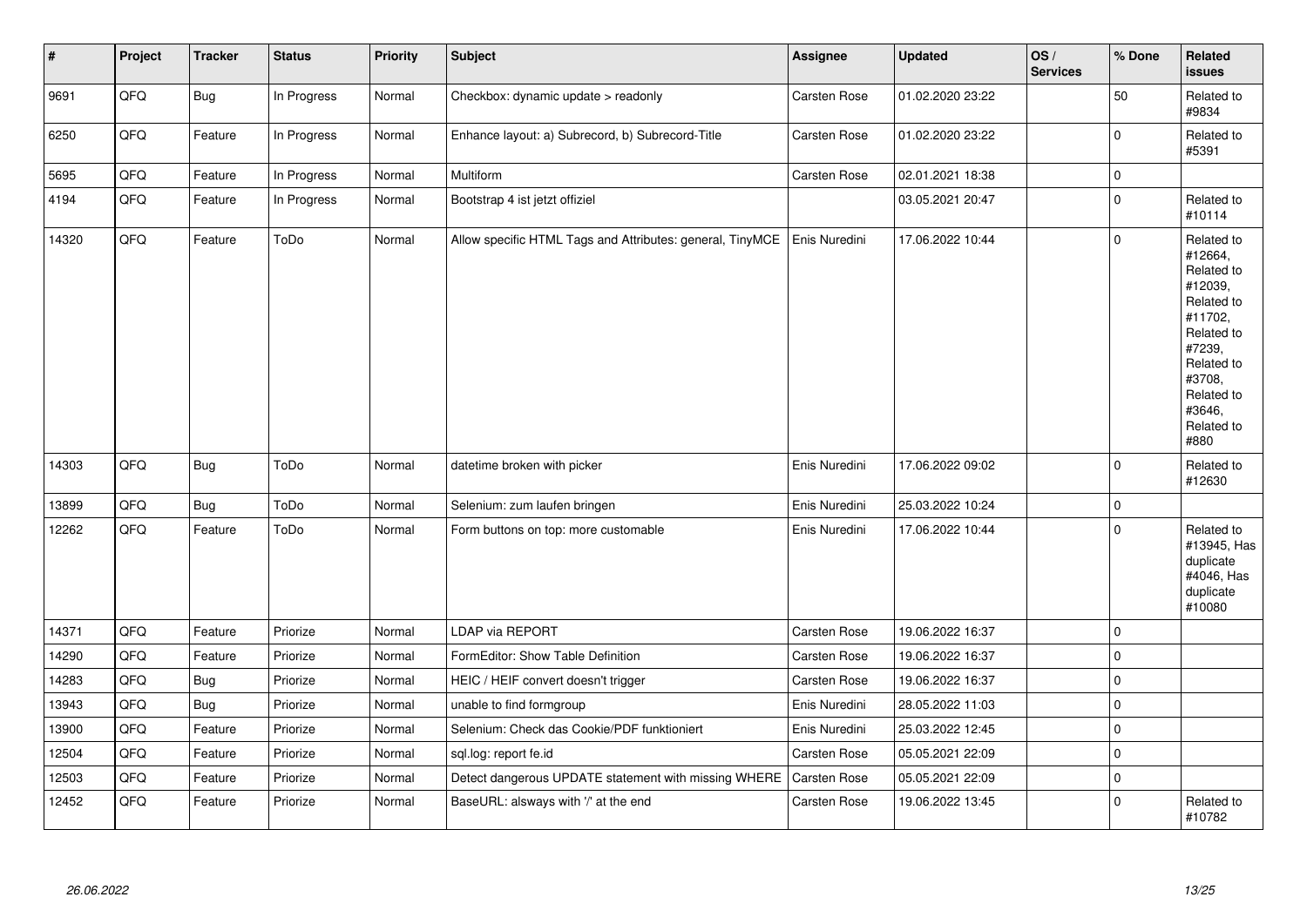| #     | Project | <b>Tracker</b> | <b>Status</b> | <b>Priority</b> | Subject                                                                                                  | Assignee      | <b>Updated</b>   | OS/<br><b>Services</b> | % Done      | Related<br><b>issues</b>                                                |
|-------|---------|----------------|---------------|-----------------|----------------------------------------------------------------------------------------------------------|---------------|------------------|------------------------|-------------|-------------------------------------------------------------------------|
| 12325 | QFQ     | Bug            | Priorize      | Normal          | MultiDB form.dblndex not working for report syntax                                                       | Carsten Rose  | 07.09.2021 13:37 |                        | $\Omega$    | Related to<br>#12145,<br>Related to<br>#12314                           |
| 11320 | QFQ     | Feature        | Priorize      | Normal          | Typo3 Version 10 support                                                                                 | Carsten Rose  | 05.05.2021 22:09 |                        | $\Omega$    |                                                                         |
| 10569 | QFQ     | Feature        | Priorize      | Normal          | link blank more safe                                                                                     | Enis Nuredini | 25.03.2022 12:44 |                        | $\mathbf 0$ |                                                                         |
| 10015 | QFQ     | Feature        | Priorize      | Normal          | Monospace in Textarea                                                                                    | Carsten Rose  | 03.02.2020 13:40 |                        | $\mathbf 0$ |                                                                         |
| 10012 | QFQ     | Feature        | Priorize      | Normal          | redirectAllMailTo: {{beEmail:T}}                                                                         | Carsten Rose  | 08.05.2021 09:54 |                        | $\mathbf 0$ | Related to<br>#12412,<br>Related to<br>#12413,<br>Related to<br>#10011  |
| 10011 | QFQ     | Feature        | Priorize      | Normal          | Offer new STORE_TYPO3 Variable 'beUser', 'beEmail'                                                       | Carsten Rose  | 08.05.2021 09:51 |                        | $\Omega$    | Related to<br>#10012,<br>Related to<br>#12511                           |
| 10005 | QFQ     | Feature        | Priorize      | Normal          | Report / special column name:  AS _calendar                                                              | Carsten Rose  | 03.06.2020 17:28 |                        | $\mathbf 0$ |                                                                         |
| 10003 | QFQ     | Feature        | Priorize      | Normal          | fieldset: stronger visualize group                                                                       | Benjamin Baer | 12.02.2020 08:13 |                        | 0           |                                                                         |
| 9975  | QFQ     | Bug            | Priorize      | Normal          | Dropdown Menu: 'r:3' broken                                                                              | Carsten Rose  | 01.02.2020 10:13 |                        | $\mathbf 0$ |                                                                         |
| 9968  | QFQ     | Feature        | Priorize      | Normal          | Tooltip in Links for Developer                                                                           | Carsten Rose  | 01.02.2020 23:17 |                        | $\mathbf 0$ |                                                                         |
| 9958  | QFQ     | Bug            | Priorize      | Normal          | Broken subrecord query: no error message                                                                 | Carsten Rose  | 05.02.2021 15:15 |                        | $\mathbf 0$ |                                                                         |
| 9947  | QFQ     | <b>Bug</b>     | Priorize      | Normal          | Unwanted error message if missing 'typeAheadSqlPrefetch'                                                 | Carsten Rose  | 01.02.2020 10:13 |                        | $\mathbf 0$ |                                                                         |
| 9928  | QFQ     | Feature        | Priorize      | Normal          | SpecialColumnName: a) Deprecated: ' AS "_+tag " ', b)<br>New: ' AS "_ <tag1><tag2>"'</tag2></tag1>       | Carsten Rose  | 01.02.2020 23:17 |                        | 0           | Related to<br>#9929                                                     |
| 9900  | QFQ     | Feature        | Priorize      | Normal          | Generic API Call: tt-content record >> JSON                                                              | Carsten Rose  | 01.02.2020 10:13 |                        | $\mathbf 0$ |                                                                         |
| 9862  | QFQ     | <b>Bug</b>     | Priorize      | Normal          | Failed writing to sql mail qfq.log should throw an exception                                             | Carsten Rose  | 01.02.2020 10:13 |                        | $\mathbf 0$ |                                                                         |
| 9834  | QFQ     | Bug            | Priorize      | Normal          | Input elements with tag 'disabled' are missing on<br>form-submit: server option 'processReadOnly' broken | Carsten Rose  | 07.12.2021 16:43 |                        | $\mathbf 0$ | Related to<br>#9691,<br>Related to<br>#5305, Has<br>duplicate<br>#12331 |
| 8668  | QFQ     | Feature        | Priorize      | Normal          | Form.mode: rename 'hidden' to 'hide'                                                                     | Carsten Rose  | 05.05.2021 22:14 |                        | 0           | Related to<br>#6437                                                     |
| 9394  | QFQ     | Feature        | Priorize      | Normal          | REST: allow for non numerical ids in get requests                                                        | Carsten Rose  | 05.05.2021 22:10 |                        | $\mathbf 0$ |                                                                         |
| 9346  | QFQ     | Feature        | Priorize      | Normal          | beforeSave: check if an upload is given                                                                  | Carsten Rose  | 11.06.2021 21:18 |                        | $\mathbf 0$ |                                                                         |
| 9135  | QFQ     | Feature        | Priorize      | Normal          | Progress Bar generic / replace old hourglass download<br>popup                                           | Benjamin Baer | 03.01.2022 07:43 |                        | 0           |                                                                         |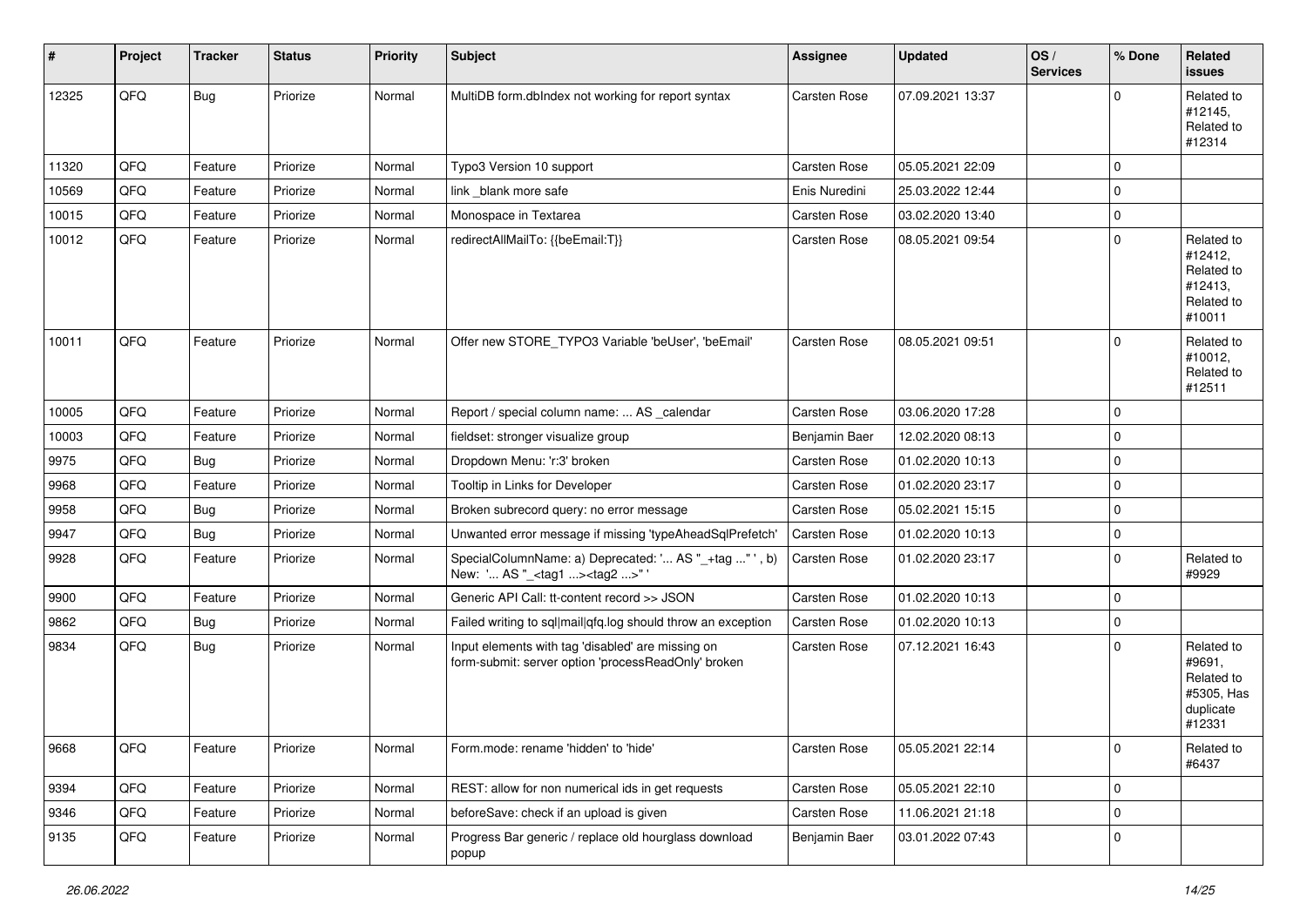| #    | Project | <b>Tracker</b> | <b>Status</b> | Priority | Subject                                                                                   | Assignee            | <b>Updated</b>   | OS/<br><b>Services</b> | % Done      | Related<br>issues   |
|------|---------|----------------|---------------|----------|-------------------------------------------------------------------------------------------|---------------------|------------------|------------------------|-------------|---------------------|
| 8963 | QFQ     | Feature        | Priorize      | Normal   | Setting values in a store: flexible way                                                   | Carsten Rose        | 05.05.2021 22:10 |                        | $\Omega$    | Related to<br>#8975 |
| 8585 | QFQ     | Feature        | Priorize      | Normal   | Enhance Error message for 'unknown form'                                                  | <b>Carsten Rose</b> | 01.02.2020 10:13 |                        | 0           |                     |
| 8584 | QFQ     | Feature        | Priorize      | Normal   | FE 'Action' - never assign to Container (except Template<br>Group)                        | Carsten Rose        | 01.02.2020 10:13 |                        | $\Omega$    |                     |
| 8277 | QFQ     | Feature        | Priorize      | Normal   | fe.parameter.default=                                                                     | <b>Carsten Rose</b> | 01.02.2020 23:17 |                        | $\Omega$    | Related to<br>#8113 |
| 8044 | QFQ     | Feature        | Priorize      | Normal   | Transaction: a) Form, b) Report                                                           | Carsten Rose        | 05.05.2021 22:14 |                        | $\Omega$    | Related to<br>#8043 |
| 8037 | QFQ     | Bug            | Priorize      | Normal   | FE.type=upload (advanced mode): {{slaveId:V}} missing<br>during dynamic update            | Carsten Rose        | 01.02.2020 10:13 |                        | $\Omega$    |                     |
| 8034 | QFQ     | Feature        | Priorize      | Normal   | FormElement 'data': 22.22.2222 should not be accepted                                     | Carsten Rose        | 01.02.2020 10:13 |                        | 0           |                     |
| 7965 | QFQ     | Feature        | Priorize      | Normal   | Input type 'text' with visual format - currency                                           | Benjamin Baer       | 03.01.2022 07:45 |                        | 0           |                     |
| 7730 | QFQ     | Feature        | Priorize      | Normal   | SELECT Box: title in between                                                              | Benjamin Baer       | 01.02.2020 23:22 |                        | $\mathbf 0$ |                     |
| 7656 | QFQ     | Bug            | Priorize      | Normal   | FE with required, 'pattern' and 'extraButtonLock': always<br>complain about missing value | <b>Carsten Rose</b> | 01.02.2020 10:13 |                        | 0           |                     |
| 7630 | QFQ     | Feature        | Priorize      | Normal   | detailed error message for simple upload                                                  | Carsten Rose        | 01.02.2020 10:13 |                        | 0           |                     |
| 7616 | QFQ     | Bug            | Priorize      | Normal   | Selectlist with Enum & Dynamic Update                                                     | <b>Carsten Rose</b> | 01.02.2020 10:13 |                        | 0           |                     |
| 7522 | QFQ     | Feature        | Priorize      | Normal   | Inserting default index.html to folder (Avoid Apache<br>Indexing)                         | Carsten Rose        | 01.02.2020 10:13 |                        | $\Omega$    |                     |
| 7290 | QFQ     | Feature        | Priorize      | Normal   | FormEditor: title as textarea if LEN(title)>60                                            | Carsten Rose        | 01.02.2020 10:13 |                        | $\Omega$    | Blocked by<br>#7682 |
| 7217 | QFQ     | Feature        | Priorize      | Normal   | Download: notice User if `_sip=?` is missing                                              | Carsten Rose        | 01.02.2020 10:13 |                        | $\Omega$    |                     |
| 6998 | QFQ     | Feature        | Priorize      | Normal   | Form: with debug=on show column information as tooltip of<br>column label                 | Carsten Rose        | 01.02.2020 10:13 |                        | 0           |                     |
| 6870 | QFQ     | Feature        | Priorize      | Normal   | Click on '_link' triggers an API call                                                     | Benjamin Baer       | 03.01.2022 08:25 |                        | $\mathbf 0$ |                     |
| 6801 | QFQ     | Feature        | Priorize      | Normal   | Fabric: Maximize / FullIscreen                                                            | Benjamin Baer       | 21.03.2022 09:56 |                        | $\Omega$    |                     |
| 6574 | QFQ     | Bug            | Priorize      | Normal   | qfq.log: Fehlermeldung wurde angezeigt, aber nicht geloggt                                | Carsten Rose        | 01.02.2020 10:13 |                        | 0           |                     |
| 6566 | QFQ     | Bug            | Priorize      | Normal   | Link Function 'delete': provided parameter missing on page<br>reload                      | Benjamin Baer       | 03.01.2022 08:08 |                        | $\Omega$    |                     |
| 6224 | QFG     | Feature        | Priorize      | Normal   | Dynamic update: fade in/out fields                                                        | Benjamin Baer       | 21.03.2022 09:50 |                        | $\Omega$    |                     |
| 6140 | QFQ     | <b>Bug</b>     | Priorize      | Normal   | QFQ DnD Sort: Locked fields                                                               | Benjamin Baer       | 21.03.2022 09:56 |                        | $\mathbf 0$ |                     |
| 5942 | QFQ     | Feature        | Priorize      | Normal   | 'L' and 'type': append to links, generate via '_link' by using<br>'u:' .                  | Carsten Rose        | 01.02.2020 10:13 |                        | 0           |                     |
| 5562 | QFQ     | Feature        | Priorize      | Normal   | Drag'n'Drop fuer Uploads                                                                  | Benjamin Baer       | 21.03.2022 09:52 |                        | 0           | Related to<br>#9706 |
| 5366 | QFQ     | Feature        | Priorize      | Normal   | Saving with keyboard shortcuts                                                            | Benjamin Baer       | 21.03.2022 09:47 |                        | 0           |                     |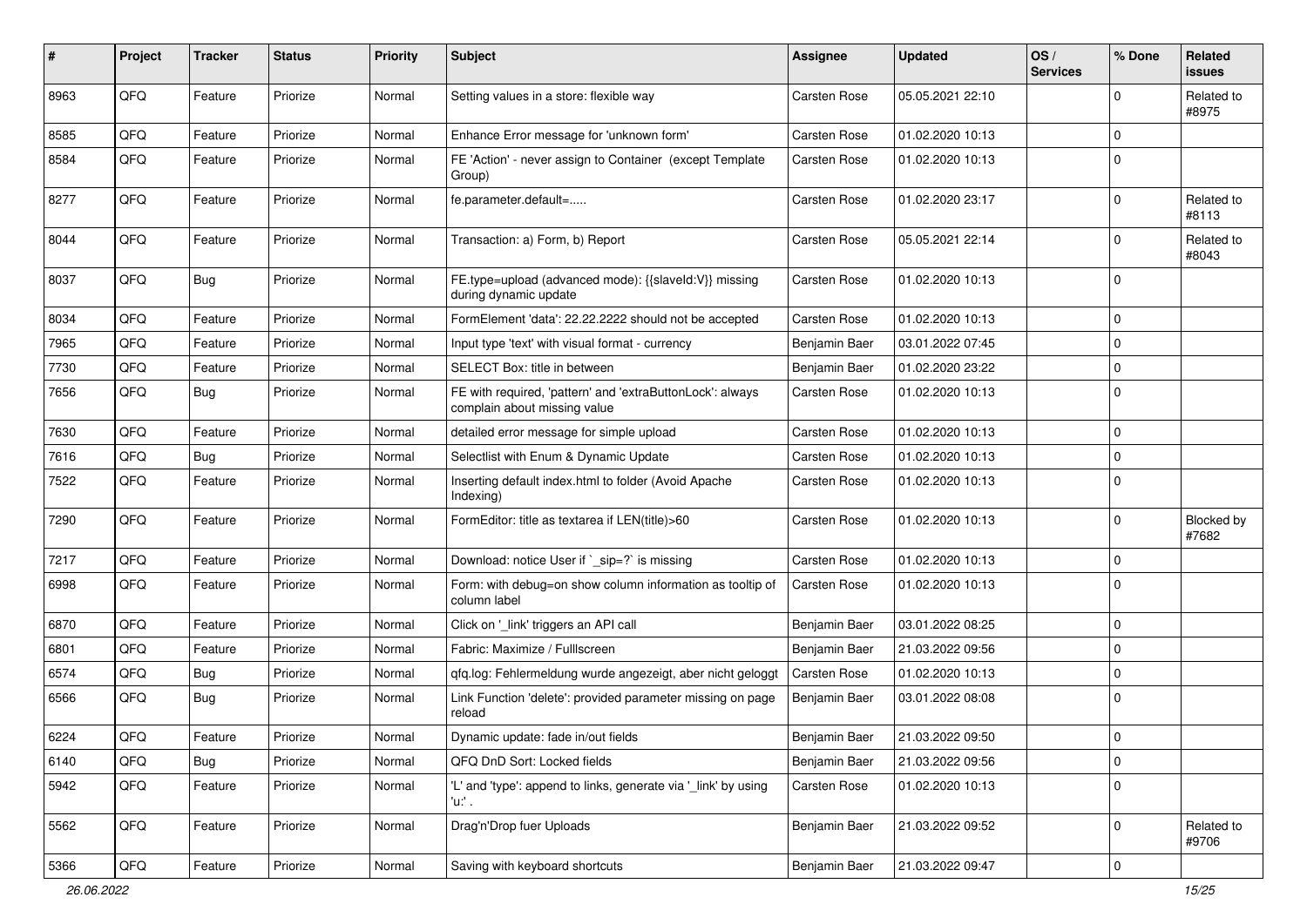| #     | Project | <b>Tracker</b> | <b>Status</b> | <b>Priority</b> | <b>Subject</b>                                                                                      | Assignee            | <b>Updated</b>   | OS/<br><b>Services</b> | % Done      | Related<br><b>issues</b>                     |
|-------|---------|----------------|---------------|-----------------|-----------------------------------------------------------------------------------------------------|---------------------|------------------|------------------------|-------------|----------------------------------------------|
| 4457  | QFQ     | Bug            | Priorize      | Normal          | typeahead: pressing return to select an item, saves the form<br>and closes the form.                | Benjamin Baer       | 03.01.2022 08:01 |                        | $\Omega$    | Related to<br>#4398                          |
| 3867  | QFQ     | Feature        | Priorize      | Normal          | Readonly Formular: Template Groups add/delete<br>ausbeldnen                                         | <b>Carsten Rose</b> | 05.05.2021 22:12 |                        | $\Omega$    |                                              |
| 3782  | QFQ     | Bug            | Priorize      | Normal          | Bei fehlerhafter Eingabe (z.B. Datum) sollte das erwartete<br>Format angezeigt werden               | <b>Carsten Rose</b> | 01.02.2020 10:13 |                        | $\Omega$    |                                              |
| 2665  | QFQ     | Bug            | Priorize      | Normal          | Dynamic Update funktioniert nicht, wenn beim<br>entsprechenden FormElement eine size angegeben ist. | Benjamin Baer       | 03.01.2022 08:12 |                        | 30          |                                              |
| 14395 | QFQ     | Support        | <b>New</b>    | Normal          | FormEditor: Virtual table columns                                                                   | Enis Nuredini       | 21.06.2022 16:09 |                        | $\mathbf 0$ |                                              |
| 14377 | QFQ     | Bug            | <b>New</b>    | Normal          | Documentation > General Tips: white page after migration                                            | Enis Nuredini       | 19.06.2022 16:37 |                        | $\Omega$    |                                              |
| 14376 | QFQ     | Feature        | <b>New</b>    | Normal          | QFQ Bootstrap: if missing, create stored procedures                                                 | Enis Nuredini       | 19.06.2022 16:37 |                        | $\Omega$    |                                              |
| 14322 | QFQ     | Bug            | <b>New</b>    | Normal          | Form Load: by default no scroll (save & close should be<br>visible)                                 | Enis Nuredini       | 15.06.2022 14:12 |                        | $\Omega$    | Related to<br>#14321.<br>Related to<br>#6232 |
| 14305 | QFQ     | Bug            | <b>New</b>    | Normal          | Inline Report editing does not create history entries                                               | Carsten Rose        | 10.06.2022 11:55 |                        | $\Omega$    |                                              |
| 14304 | QFQ     | Bug            | <b>New</b>    | Normal          | table sorter view safer does not work                                                               | <b>Carsten Rose</b> | 10.06.2022 11:49 |                        | $\mathbf 0$ |                                              |
| 14245 | QFQ     | Bug            | New           | Normal          | Form Save Btn bleibt disabled wenn Datumsfeld über<br>Datepicker geändert                           | Enis Nuredini       | 27.05.2022 13:45 |                        | $\mathbf 0$ | Related to<br>#13689                         |
| 14233 | QFQ     | Bug            | New           | Normal          | AS link: question - HTML is not rendered                                                            | <b>Carsten Rose</b> | 28.05.2022 11:02 |                        | $\mathbf 0$ |                                              |
| 14227 | QFQ     | Feature        | <b>New</b>    | Normal          | Selenium Konkurrenz: cypress.io                                                                     | Enis Nuredini       | 28.05.2022 11:02 |                        | $\Omega$    |                                              |
| 14185 | QFQ     | Feature        | <b>New</b>    | Normal          | External/Autocron.php - better suitable directory                                                   | Support: System     | 28.05.2022 11:03 |                        | $\Omega$    |                                              |
| 14091 | QFQ     | Bug            | <b>New</b>    | Normal          | inconsistent template path for twig                                                                 | <b>Carsten Rose</b> | 19.04.2022 18:36 |                        | $\Omega$    |                                              |
| 14090 | QFQ     | Feature        | <b>New</b>    | Normal          | Nützliche script funktionen                                                                         | <b>Carsten Rose</b> | 28.05.2022 11:03 |                        | $\mathbf 0$ |                                              |
| 14077 | QFQ     | Bug            | <b>New</b>    | Normal          | As _link: Attribute 'class' missing by r:1 and r:3 - but should<br>set                              | <b>Carsten Rose</b> | 28.05.2022 11:02 |                        | $\Omega$    | Related to<br>#5342,<br>Related to<br>#4343  |
| 14028 | QFQ     | Feature        | <b>New</b>    | Normal          | Required notification: visual nicer                                                                 | Enis Nuredini       | 28.05.2022 11:01 |                        | $\mathbf 0$ |                                              |
| 13945 | QFQ     | Feature        | <b>New</b>    | Normal          | As link: content before/after link                                                                  | Enis Nuredini       | 28.05.2022 11:01 |                        | $\Omega$    | Related to<br>#12262                         |
| 13843 | QFQ     | Feature        | <b>New</b>    | Normal          | Create JWT via QFQ                                                                                  | Carsten Rose        | 19.03.2022 17:42 |                        | $\Omega$    |                                              |
| 13841 | QFQ     | Feature        | <b>New</b>    | Normal          | Create PDF via iText - evaluate                                                                     | <b>Carsten Rose</b> | 19.03.2022 17:42 |                        | $\Omega$    |                                              |
| 13706 | QFQ     | Bug            | New           | Normal          | Wrong CheckType in FieldElement LastStatus of Form Cron                                             | <b>Carsten Rose</b> | 21.01.2022 18:20 |                        | $\mathbf 0$ |                                              |
| 13700 | QFQ     | Feature        | <b>New</b>    | Normal          | Redesign gfg.io Seite                                                                               | <b>Carsten Rose</b> | 19.03.2022 17:43 |                        | $\Omega$    |                                              |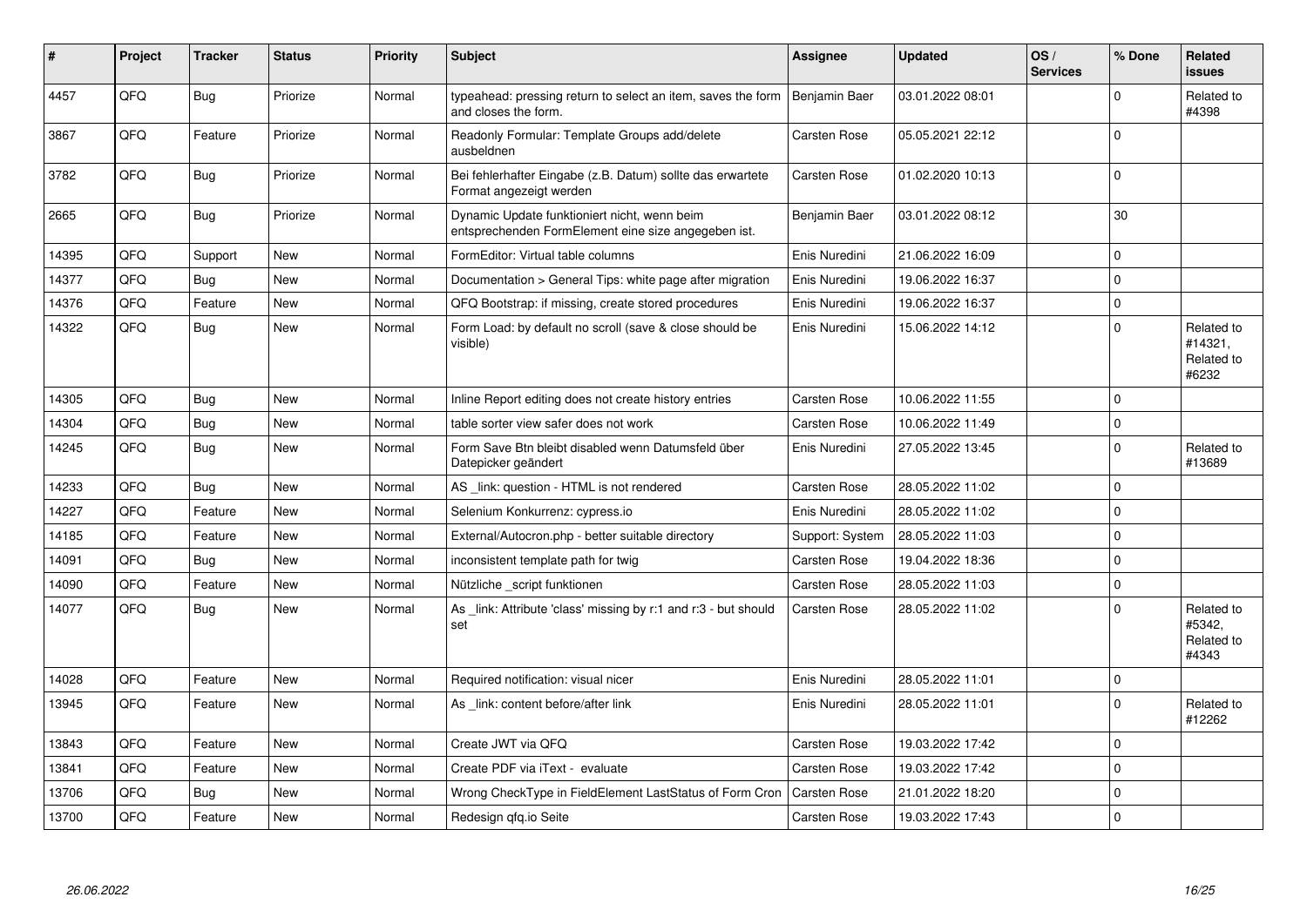| #     | Project | <b>Tracker</b> | <b>Status</b> | Priority | <b>Subject</b>                                                                                                                                      | Assignee               | <b>Updated</b>   | OS/<br><b>Services</b> | % Done      | Related<br>issues                                |
|-------|---------|----------------|---------------|----------|-----------------------------------------------------------------------------------------------------------------------------------------------------|------------------------|------------------|------------------------|-------------|--------------------------------------------------|
| 13689 | QFQ     | Bug            | New           | Normal   | Enter auf Eingabefeld mit ungültigem Wert führt zu blurry<br>Seite                                                                                  | Enis Nuredini          | 28.05.2022 10:53 |                        | $\Omega$    | Related to<br>#14245, Has<br>duplicate<br>#11891 |
| 13659 | QFQ     | Bug            | New           | Normal   | wrong sanitize class applied to R-store                                                                                                             | Carsten Rose           | 15.01.2022 14:23 |                        | $\Omega$    |                                                  |
| 13647 | QFQ     | Bug            | <b>New</b>    | Normal   | Autofocus funktioniert nicht auf Chrome                                                                                                             | Benjamin Baer          | 19.03.2022 17:44 |                        | $\Omega$    |                                                  |
| 13609 | QFQ     | Feature        | New           | Normal   | QFQ Introduction: Seite aufloesen                                                                                                                   | Philipp<br>Gröbelbauer | 28.05.2022 11:02 |                        | 0           |                                                  |
| 13592 | QFQ     | Bug            | New           | Normal   | QFQ Build Queue: das vergeben von Tags klappt nicht. Es<br>werden keine Releases gebaut.                                                            | Carsten Rose           | 19.03.2022 17:45 |                        | $\Omega$    |                                                  |
| 13528 | QFQ     | <b>Bug</b>     | New           | Normal   | gfg.io > releases: es wird kein neues Release angelegt                                                                                              | Benjamin Baer          | 19.03.2022 17:46 |                        | $\Omega$    |                                                  |
| 13467 | QFQ     | Feature        | <b>New</b>    | Normal   | ChangeLog Generator                                                                                                                                 | <b>Carsten Rose</b>    | 19.03.2022 17:46 |                        | $\Omega$    | Related to<br>#11460                             |
| 13460 | QFQ     | Bug            | <b>New</b>    | Normal   | Doc: Password set/reset  password should not processed<br>with 'html encode'                                                                        | <b>Carsten Rose</b>    | 19.03.2022 17:46 |                        | $\Omega$    |                                                  |
| 13451 | QFQ     | Bug            | <b>New</b>    | Normal   | Character Counter / Max Character: Problem in Safari                                                                                                | <b>Carsten Rose</b>    | 15.04.2022 17:18 |                        | 0           |                                                  |
| 13354 | QFQ     | Feature        | New           | Normal   | Using Websocket in QFQ                                                                                                                              | Carsten Rose           | 10.11.2021 15:47 |                        | $\Omega$    |                                                  |
| 13332 | QFQ     | <b>Bug</b>     | New           | Normal   | Multi Form: Required Felder werden visuell nicht markiert.                                                                                          | Carsten Rose           | 19.03.2022 17:47 |                        | $\mathbf 0$ |                                                  |
| 13331 | QFQ     | Bug            | New           | Normal   | Multi Form: Clear Icon misplaced                                                                                                                    | <b>Carsten Rose</b>    | 19.03.2022 17:47 |                        | $\Omega$    |                                                  |
| 12989 | QFQ     | Bug            | <b>New</b>    | Normal   | empty string does not trigger dynamic update                                                                                                        | Enis Nuredini          | 28.05.2022 11:09 |                        | $\Omega$    |                                                  |
| 12716 | QFQ     | Bug            | New           | Normal   | template group: Pattern only applied to first instance                                                                                              | <b>Carsten Rose</b>    | 19.03.2022 17:47 |                        | $\Omega$    |                                                  |
| 12714 | QFQ     | Bug            | New           | Normal   | Conversion of GIF to PDF broken when GIF contains Alpha.                                                                                            | <b>Carsten Rose</b>    | 19.03.2022 17:49 |                        | $\Omega$    |                                                  |
| 12679 | QFQ     | Feature        | New           | Normal   | tablesorter: custom column width                                                                                                                    | Carsten Rose           | 16.06.2021 11:10 |                        | $\mathbf 0$ |                                                  |
| 12664 | QFQ     | Feature        | New           | Normal   | TinyMCE: report/remove malicous HTML/JS Code                                                                                                        | Carsten Rose           | 19.03.2022 17:47 |                        | $\Omega$    | Related to<br>#14320                             |
| 12632 | QFQ     | Feature        | New           | Normal   | TinyMCE: Prepare CSS classes for images                                                                                                             | Carsten Rose           | 04.06.2021 14:35 |                        | 100         | Blocked by<br>#12186                             |
| 12603 | QFQ     | Feature        | <b>New</b>    | Normal   | Dropdown (Select), Radio, checkbox:<br>itemListAlways={{!SELECT key, value}}                                                                        | Carsten Rose           | 19.03.2022 17:47 |                        | $\Omega$    |                                                  |
| 12581 | QFQ     | Bug            | New           | Normal   | Form.forward=close: Record 'new' in new browser tab ><br>save (& close) >> Form is not reloaded with new created<br>record id and stays in mode=new | Carsten Rose           | 19.03.2022 17:48 |                        | 0           |                                                  |
| 12556 | QFQ     | Feature        | New           | Normal   | Pills Title: colored = static or dynamic on allrequiredgiven                                                                                        | Benjamin Baer          | 19.03.2022 17:49 |                        | $\Omega$    |                                                  |
| 12520 | QFQ     | Bug            | New           | Normal   | Switch FE User: still active even FE User session expired                                                                                           | Carsten Rose           | 19.03.2022 17:48 |                        | $\mathbf 0$ |                                                  |
| 12512 | QFQ     | Bug            | New           | Normal   | Some MySQL Installation can't use 'stored procedures'                                                                                               | Carsten Rose           | 19.03.2022 17:48 |                        | $\Omega$    |                                                  |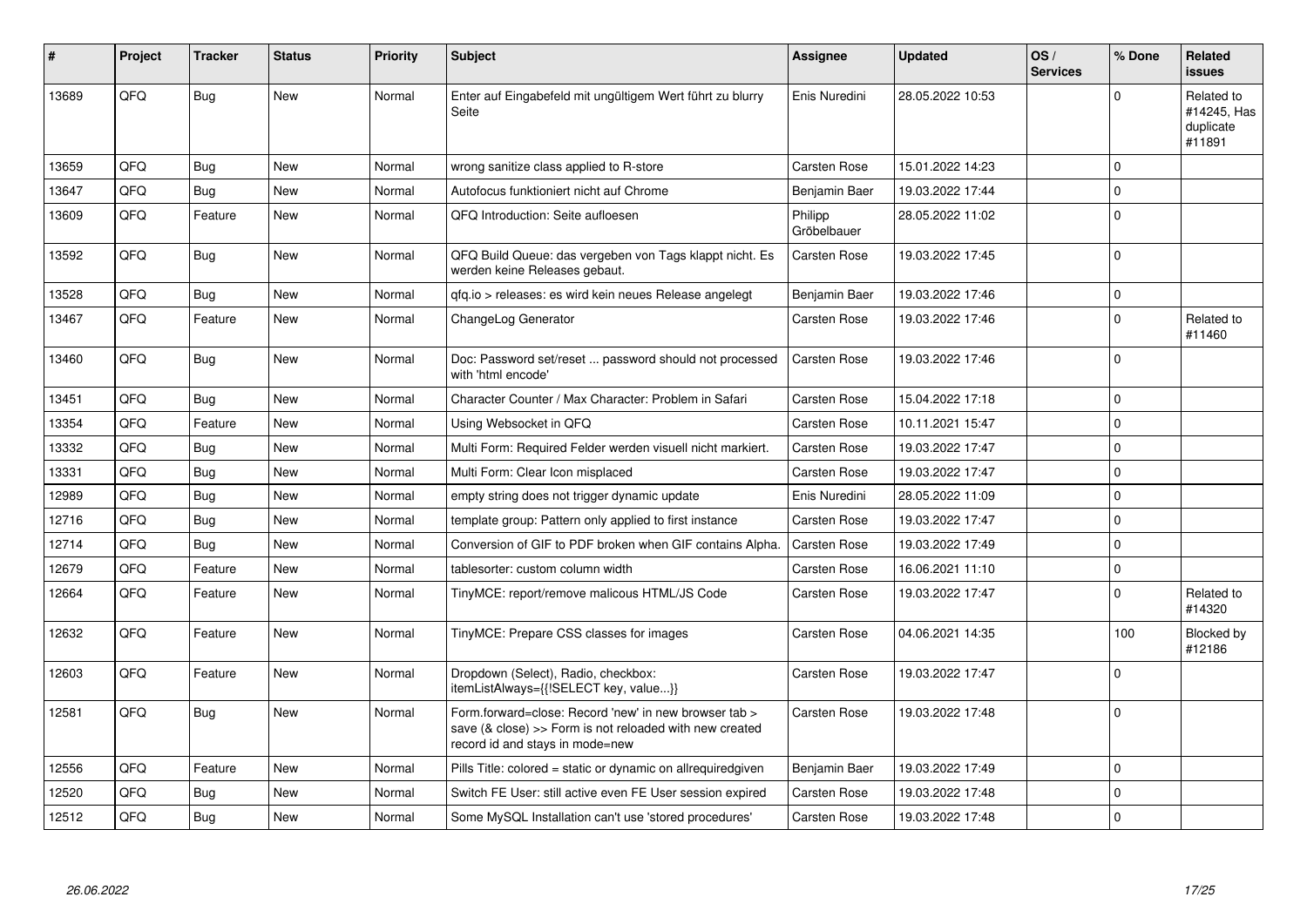| ∦     | Project | <b>Tracker</b> | <b>Status</b> | <b>Priority</b> | Subject                                                                                                        | <b>Assignee</b> | <b>Updated</b>   | OS/<br><b>Services</b> | % Done      | Related<br><b>issues</b>                                              |
|-------|---------|----------------|---------------|-----------------|----------------------------------------------------------------------------------------------------------------|-----------------|------------------|------------------------|-------------|-----------------------------------------------------------------------|
| 12490 | QFQ     | Feature        | <b>New</b>    | Normal          | Loading Plugins in QFQ - see what tinymce does. (lazy<br>loading)                                              | Benjamin Baer   | 08.06.2022 10:37 |                        | $\Omega$    | Related to<br>#12611,<br>Related to<br>#10013,<br>Related to<br>#7732 |
| 12480 | QFQ     | Feature        | <b>New</b>    | Normal          | If QFQ upgrade is running, block further request                                                               | Carsten Rose    | 03.05.2021 20:45 |                        | $\mathbf 0$ |                                                                       |
| 12477 | QFQ     | Feature        | New           | Normal          | Support for refactoring: Form, FormElement, diverse<br>Tabellen/Spalten, tt-content Records                    | Carsten Rose    | 03.05.2021 20:45 |                        | $\Omega$    |                                                                       |
| 12476 | QFQ     | Feature        | <b>New</b>    | Normal          | clearMe: a) should trigger 'dirty', b) sticky on textarea resize                                               | Benjamin Baer   | 04.01.2022 08:40 |                        | $\Omega$    | Related to<br>#9528                                                   |
| 12474 | QFQ     | Feature        | <b>New</b>    | Normal          | Check BaseConfigURL if it is given and the the last char is                                                    | Carsten Rose    | 03.05.2021 20:45 |                        | $\mathbf 0$ |                                                                       |
| 12465 | QFQ     | Feature        | <b>New</b>    | Normal          | QFQ Function: use in FE to fill StoreRecord                                                                    | Carsten Rose    | 05.05.2021 21:58 |                        | $\mathbf 0$ |                                                                       |
| 12413 | QFQ     | Feature        | New           | Normal          | STORE_TYPO3: enhance for {{be_users.email:T}},<br>{{fe users.email:T}}                                         | Carsten Rose    | 03.05.2021 20:45 |                        | $\Omega$    | Related to<br>#12412,<br>Related to<br>#10012                         |
| 12412 | QFQ     | Feature        | <b>New</b>    | Normal          | Action/Escape qualifier 'e' (empty), '0': if given, an empty<br>string (or '0') will be treated as 'not found' | Carsten Rose    | 08.05.2021 09:40 |                        | $\Omega$    | Related to<br>#12413,<br>Related to<br>#10012                         |
| 12400 | QFQ     | Feature        | New           | Normal          | Tutorial ist in QFQ Doku, Wird in der Suche gefunden, es<br>gibt aber kein Menupunkt - Inhalt ueberpruefen     | Carsten Rose    | 03.05.2021 20:45 |                        | 0           |                                                                       |
| 12330 | QFQ     | Feature        | New           | Normal          | Copy to input field / text area / TinyMCE                                                                      | Carsten Rose    | 07.04.2021 09:01 |                        | $\Omega$    |                                                                       |
| 12327 | QFQ     | Bug            | <b>New</b>    | Normal          | Copy to clipboard: Glyphicon can not be changed                                                                | Carsten Rose    | 27.12.2021 17:59 |                        | $\Omega$    |                                                                       |
| 12269 | QFQ     | Feature        | New           | Normal          | 2FA - Login                                                                                                    | Carsten Rose    | 03.05.2021 20:45 |                        | 0           |                                                                       |
| 12187 | QFQ     | Bug            | <b>New</b>    | Normal          | Trigger FormAsFile() via Report: probably problem with<br>multi DB setup                                       | Carsten Rose    | 20.03.2021 21:20 |                        | $\Omega$    |                                                                       |
| 12163 | QFQ     | Feature        | New           | Normal          | Checkbox: table wrap                                                                                           | Carsten Rose    | 03.05.2021 20:51 |                        | $\mathbf 0$ |                                                                       |
| 12162 | QFQ     | Feature        | New           | Normal          | FE.type=sendmail: personalized mailing (several mails) via<br>template                                         | Carsten Rose    | 03.05.2021 20:45 |                        | $\Omega$    |                                                                       |
| 12156 | QFQ     | Feature        | New           | Normal          | Form: Optional disable 'leave page'                                                                            |                 | 03.05.2021 20:45 |                        | $\Omega$    |                                                                       |
| 12146 | QFQ     | Feature        | New           | Normal          | Autocron Job: Anzeigen wann der naechste Job<br>ausgefuehrt wird, resp das er nicht ausgefuehrt wird           | Carsten Rose    | 15.03.2021 15:23 |                        | 0           |                                                                       |
| 12135 | QFQ     | Feature        | New           | Normal          | Subrecord: Notiz                                                                                               |                 | 24.04.2021 16:58 |                        | $\Omega$    |                                                                       |
| 12133 | QFQ     | Bug            | New           | Normal          | NPM, phpSpreadSheet aktualisieren                                                                              | Carsten Rose    | 15.03.2021 09:04 |                        | $\mathbf 0$ |                                                                       |
| 12119 | QFQ     | Feature        | New           | Normal          | AS paged: error message missing if there ist no 'r'<br>argument.                                               | Carsten Rose    | 03.05.2021 20:51 |                        | 0           |                                                                       |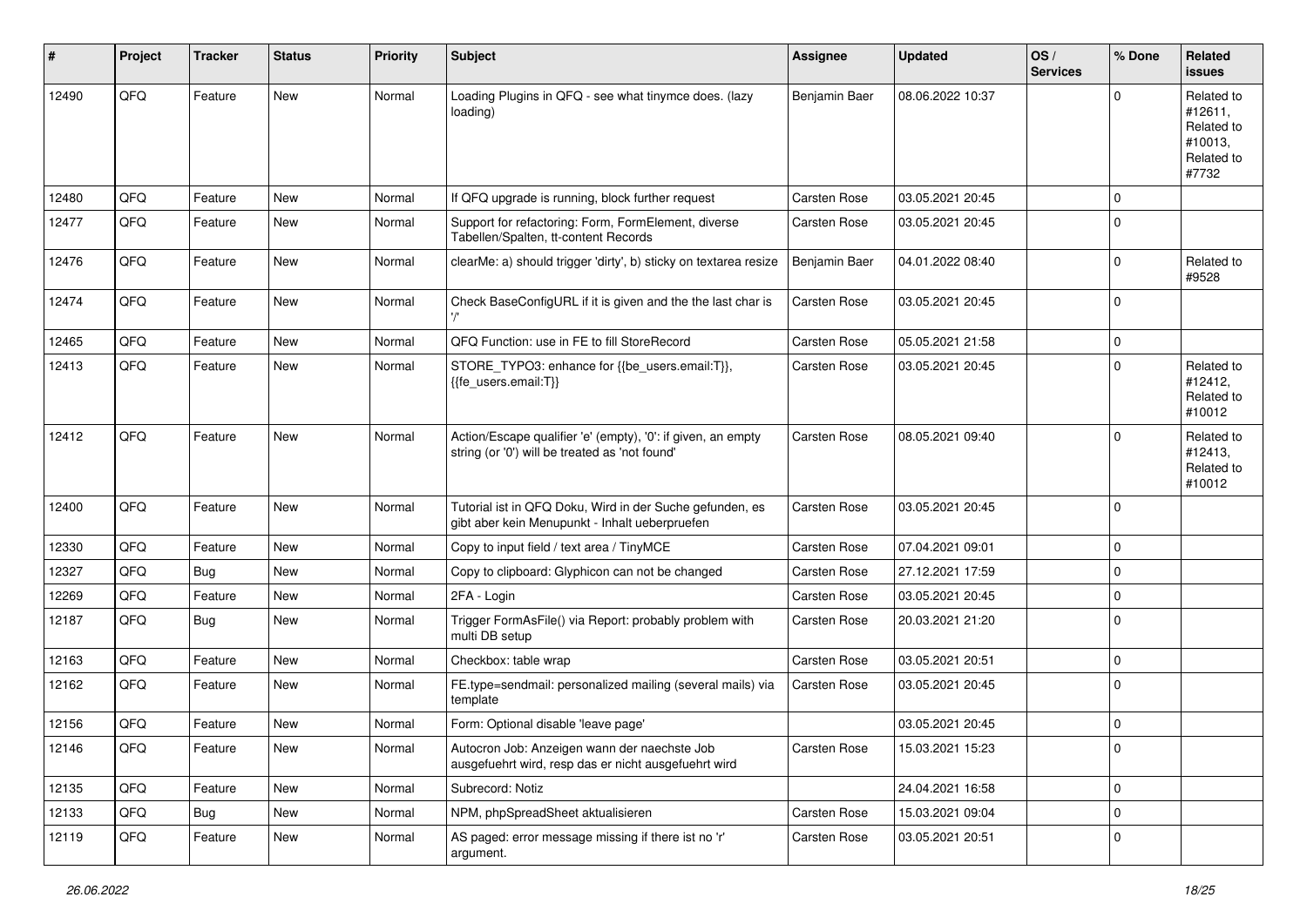| #     | Project | <b>Tracker</b> | <b>Status</b> | <b>Priority</b> | <b>Subject</b>                                                                                       | Assignee                                               | <b>Updated</b>   | OS/<br><b>Services</b> | % Done   | Related<br><b>issues</b>                     |                      |
|-------|---------|----------------|---------------|-----------------|------------------------------------------------------------------------------------------------------|--------------------------------------------------------|------------------|------------------------|----------|----------------------------------------------|----------------------|
| 12109 | QFQ     | Feature        | <b>New</b>    | Normal          | Donwload Link: Plain, SIP, Persistent Link, Peristent SIP -<br>new notation                          | <b>Carsten Rose</b>                                    | 03.05.2021 20:45 |                        | $\Omega$ | Related to<br>#12085                         |                      |
| 12045 | QFQ     | Bug            | <b>New</b>    | Normal          | templateGroup afterSave FE: Aufruf ohne<br>sqlHonorFormElements funktioniert nicht                   | <b>Carsten Rose</b>                                    | 18.02.2021 16:33 |                        | $\Omega$ |                                              |                      |
| 12040 | QFQ     | Bug            | <b>New</b>    | Normal          | FE Mode 'hidden' für zwei FEs auf einer Zeile                                                        | Carsten Rose                                           | 18.02.2021 10:13 |                        | $\Omega$ |                                              |                      |
| 12039 | QFQ     | Feature        | <b>New</b>    | Normal          | Missing htmlSpecialChar() in pre processing on form submit                                           |                                                        | 18.02.2021 00:09 |                        | $\Omega$ | Related to<br>#14320                         |                      |
| 12038 | QFQ     | Feature        | <b>New</b>    | Normal          | a) STORE_VAR: filenameOnlyStripUniq, b) SP:<br>QSTRIPUNIQ()                                          |                                                        | 17.02.2021 23:55 |                        | $\Omega$ |                                              |                      |
| 12024 | QFQ     | Feature        | New           | Normal          | Excel Export: text columns by default decode<br>htmlspeciachar()                                     | <b>Carsten Rose</b>                                    | 17.02.2021 23:55 |                        | $\Omega$ | Related to<br>#12022                         |                      |
| 12023 | QFQ     | Feature        | New           | Normal          | MySQL Stored Precdure: QDECODESPECIALCHAR()                                                          | <b>Carsten Rose</b>                                    | 16.02.2021 11:16 |                        | $\Omega$ | Related to<br>#12022                         |                      |
| 11955 | QFQ     | Feature        | <b>New</b>    | Normal          | subrecord: new title option to set <th> attributes - e.g. to<br/>customize tablesorter options.</th> | attributes - e.g. to<br>customize tablesorter options. | Carsten Rose     | 03.05.2021 20:47       |          | $\Omega$                                     | Related to<br>#11775 |
| 11892 | QFQ     | Feature        | <b>New</b>    | Normal          | tablesorter: columns with links are hard to order - new<br>qualifier 'Y: <ord>'</ord>                | Enis Nuredini                                          | 23.03.2022 09:22 |                        | $\Omega$ |                                              |                      |
| 11775 | QFQ     | Feature        | New           | Normal          | Subrecord Tooltip pro Feld                                                                           | <b>Carsten Rose</b>                                    | 18.12.2020 15:22 |                        | $\Omega$ | Related to<br>#11955                         |                      |
| 11752 | QFQ     | Bug            | <b>New</b>    | Normal          | checkbox renders multiple input elements with same name                                              | <b>Carsten Rose</b>                                    | 17.12.2020 14:58 |                        | $\Omega$ | Related to<br>#11750                         |                      |
| 11747 | QFQ     | Feature        | <b>New</b>    | Normal          | Maintenance Page with Redirect                                                                       | Carsten Rose                                           | 03.05.2021 20:47 |                        | $\Omega$ | Related to<br>#11741                         |                      |
| 11716 | QFQ     | Feature        | <b>New</b>    | Normal          | Form an beliebiger Stelle im Report anzeigen                                                         |                                                        | 09.12.2020 09:47 |                        | $\Omega$ |                                              |                      |
| 11715 | QFQ     | Bug            | <b>New</b>    | Normal          | acceptZeroAsRequired and requiredOffButMark do not<br>coincide                                       |                                                        | 08.12.2020 12:13 |                        | $\Omega$ |                                              |                      |
| 11702 | QFQ     | Feature        | <b>New</b>    | Normal          | HTML Special Char makes no sense for 'allbut' if '&' is<br>forbidden                                 | Carsten Rose                                           | 07.12.2021 16:35 |                        | $\Omega$ | Related to<br>#5112,<br>Related to<br>#14320 |                      |
| 11695 | QFQ     | Bug            | <b>New</b>    | Normal          | MultiForm required FE Error                                                                          | Carsten Rose                                           | 04.12.2020 13:34 |                        | $\Omega$ |                                              |                      |
| 11668 | QFQ     | Bug            | <b>New</b>    | Normal          | Play function.sql - problem with mysql                                                               | Carsten Rose                                           | 03.05.2021 20:48 |                        | $\Omega$ |                                              |                      |
| 11667 | QFQ     | Bug            | <b>New</b>    | Normal          | MySQL mariadb-server-10.3: Incorrect datetime value                                                  | <b>Carsten Rose</b>                                    | 03.05.2021 20:48 |                        | $\Omega$ |                                              |                      |
| 11535 | QFQ     | Feature        | <b>New</b>    | Normal          | Ability to create SQL columns in frontend QFQ forms                                                  |                                                        | 17.11.2020 12:11 |                        | $\Omega$ |                                              |                      |
| 11534 | QFQ     | Feature        | New           | Normal          | Report: Action on selected rows - Table batchprocessing<br>feature                                   |                                                        | 18.11.2020 08:15 |                        | $\Omega$ |                                              |                      |
| 11523 | QFQ     | Feature        | <b>New</b>    | Normal          | Mit dynamic Update erkennen, ob Upload gemacht wurde                                                 | Carsten Rose                                           | 13.11.2020 15:07 |                        | $\Omega$ | Related to<br>#9533                          |                      |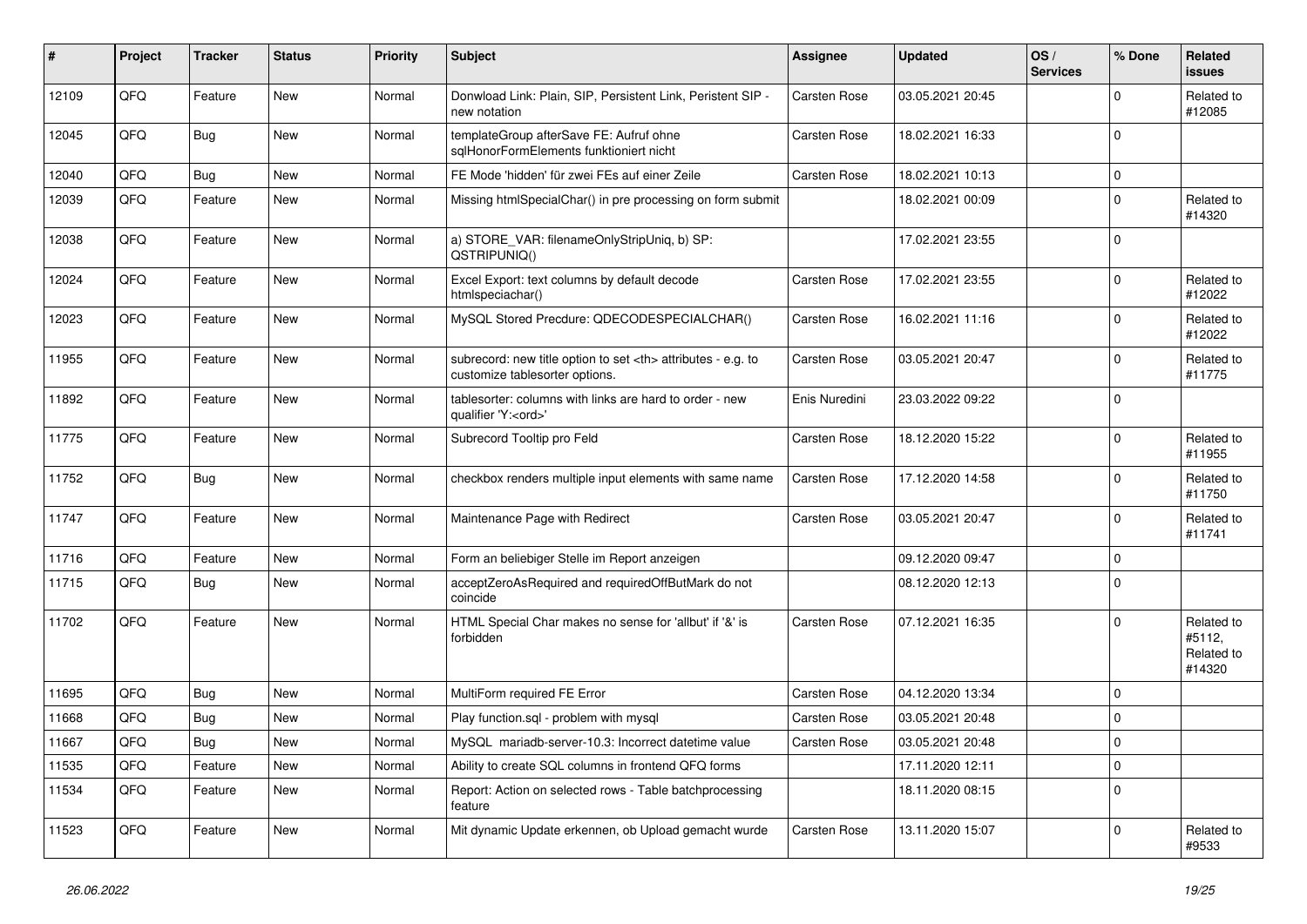| #     | Project | <b>Tracker</b> | <b>Status</b> | <b>Priority</b> | <b>Subject</b>                                                                       | Assignee            | <b>Updated</b>   | OS/<br><b>Services</b> | % Done      | Related<br><b>issues</b>                                             |
|-------|---------|----------------|---------------|-----------------|--------------------------------------------------------------------------------------|---------------------|------------------|------------------------|-------------|----------------------------------------------------------------------|
| 11522 | QFQ     | Bug            | <b>New</b>    | Normal          | Aus/Einblenden von Reitern                                                           |                     | 13.11.2020 14:58 |                        | $\Omega$    |                                                                      |
| 11516 | QFQ     | Feature        | New           | Normal          | Multi Page Form (Previous/Next Buttons)                                              | <b>Carsten Rose</b> | 16.03.2021 17:52 |                        | $\Omega$    |                                                                      |
| 11504 | QFQ     | Feature        | New           | Normal          | Dynamic Update: Button text update for 'Save',' Close' &<br>'Delete'                 | <b>Carsten Rose</b> | 12.11.2020 23:44 |                        | $\Omega$    |                                                                      |
| 11460 | QFQ     | Feature        | New           | Normal          | Easier creation of changelog: gitchangelog                                           | Carsten Rose        | 12.06.2021 10:20 |                        | $\Omega$    | Related to<br>#13467                                                 |
| 11239 | QFQ     | Bug            | New           | Normal          | Radiobutton (plain): horizontales Rendern abhängig vom<br>Datentyp in der Datenbank  | Carsten Rose        | 30.09.2020 18:37 |                        | $\mathbf 0$ |                                                                      |
| 11080 | QFQ     | Feature        | New           | Normal          | Send MQTT messages                                                                   | Carsten Rose        | 29.08.2020 19:49 |                        | $\Omega$    |                                                                      |
| 10996 | QFQ     | Feature        | <b>New</b>    | Normal          | Download video via sip: no seek                                                      | <b>Carsten Rose</b> | 12.08.2020 14:18 |                        | $\Omega$    |                                                                      |
| 10979 | QFQ     | Feature        | New           | Normal          | Ajax Calls an API - dataReport                                                       | Carsten Rose        | 11.05.2022 12:15 |                        | $\Omega$    |                                                                      |
| 10976 | QFQ     | Feature        | New           | Normal          | Excel Export Verbesserungen                                                          | <b>Carsten Rose</b> | 06.08.2020 10:56 |                        | $\Omega$    |                                                                      |
| 10937 | QFQ     | Bug            | <b>New</b>    | Normal          | Fehler mit abhängigen Select- Feldern beim Positionieren                             | Carsten Rose        | 12.11.2020 23:45 |                        | $\Omega$    |                                                                      |
| 10890 | QFQ     | <b>Bug</b>     | <b>New</b>    | Normal          | AutoCron hangs                                                                       |                     | 20.07.2020 13:56 |                        | $\Omega$    |                                                                      |
| 10874 | QFQ     | Feature        | <b>New</b>    | Normal          | Erstellen eines Foreign Keys in der Tabelle "FormElement"                            |                     | 13.07.2020 10:11 |                        | 0           |                                                                      |
| 10819 | QFQ     | Feature        | New           | Normal          | Persistent SIP - second try                                                          | <b>Carsten Rose</b> | 29.06.2020 23:02 |                        | $\Omega$    | Related to<br>#6261                                                  |
| 10763 | QFQ     | Feature        | New           | Normal          | form accessed and submitted despite logout?                                          |                     | 16.06.2020 11:43 |                        | $\Omega$    |                                                                      |
| 10759 | QFQ     | Bug            | New           | Normal          | emptyMeansNull - Feld falsch aktualisiert                                            |                     | 12.11.2020 23:45 |                        | $\mathbf 0$ |                                                                      |
| 10714 | QFQ     | Feature        | New           | Normal          | multi Table Form                                                                     | <b>Carsten Rose</b> | 16.03.2021 18:44 |                        | $\mathbf 0$ |                                                                      |
| 10704 | QFQ     | Bug            | New           | Normal          | wkhtml problem rendering fullCalendar.js / fabric.js >><br>successor: puppeteer      | <b>Carsten Rose</b> | 12.11.2020 23:45 |                        | $\Omega$    | Related to<br>#5024,<br>Related to<br>#4650,<br>Related to<br>#10715 |
| 10658 | QFQ     | Bug            | <b>New</b>    | Normal          | processReadOnly broken                                                               | Carsten Rose        | 27.05.2020 17:55 |                        | 0           |                                                                      |
| 10593 | QFQ     | Feature        | New           | Normal          | label2: text behind input element                                                    | Carsten Rose        | 16.05.2020 10:57 |                        | $\mathbf 0$ |                                                                      |
| 10588 | QFQ     | <b>Bug</b>     | New           | Normal          | typeahed Tag: Doku anpassen                                                          | Carsten Rose        | 12.11.2020 23:45 |                        | $\mathbf 0$ |                                                                      |
| 10463 | QFQ     | Feature        | New           | Normal          | Report _link: expliztes setzen von HTML Tags (Bedarf fuer<br>'data-selenium' & 'id') | Enis Nuredini       | 23.03.2022 09:23 |                        | $\Omega$    | Related to<br>#7648                                                  |
| 10384 | QFQ     | Feature        | New           | Normal          | Parameter Exchange QFQ Instances                                                     |                     | 07.05.2020 09:38 |                        | $\mathbf 0$ |                                                                      |
| 10345 | QFQ     | Feature        | New           | Normal          | Templates - Patterns QFQ Style                                                       |                     | 03.05.2021 21:01 |                        | $\mathbf 0$ | Related to<br>#10713                                                 |
| 10324 | QFQ     | Bug            | <b>New</b>    | Normal          | Excel Export mit Template funktioniert nur, wenn Template<br>vor uid kommt           |                     | 30.03.2020 11:20 |                        | $\Omega$    | Related to<br>#10257                                                 |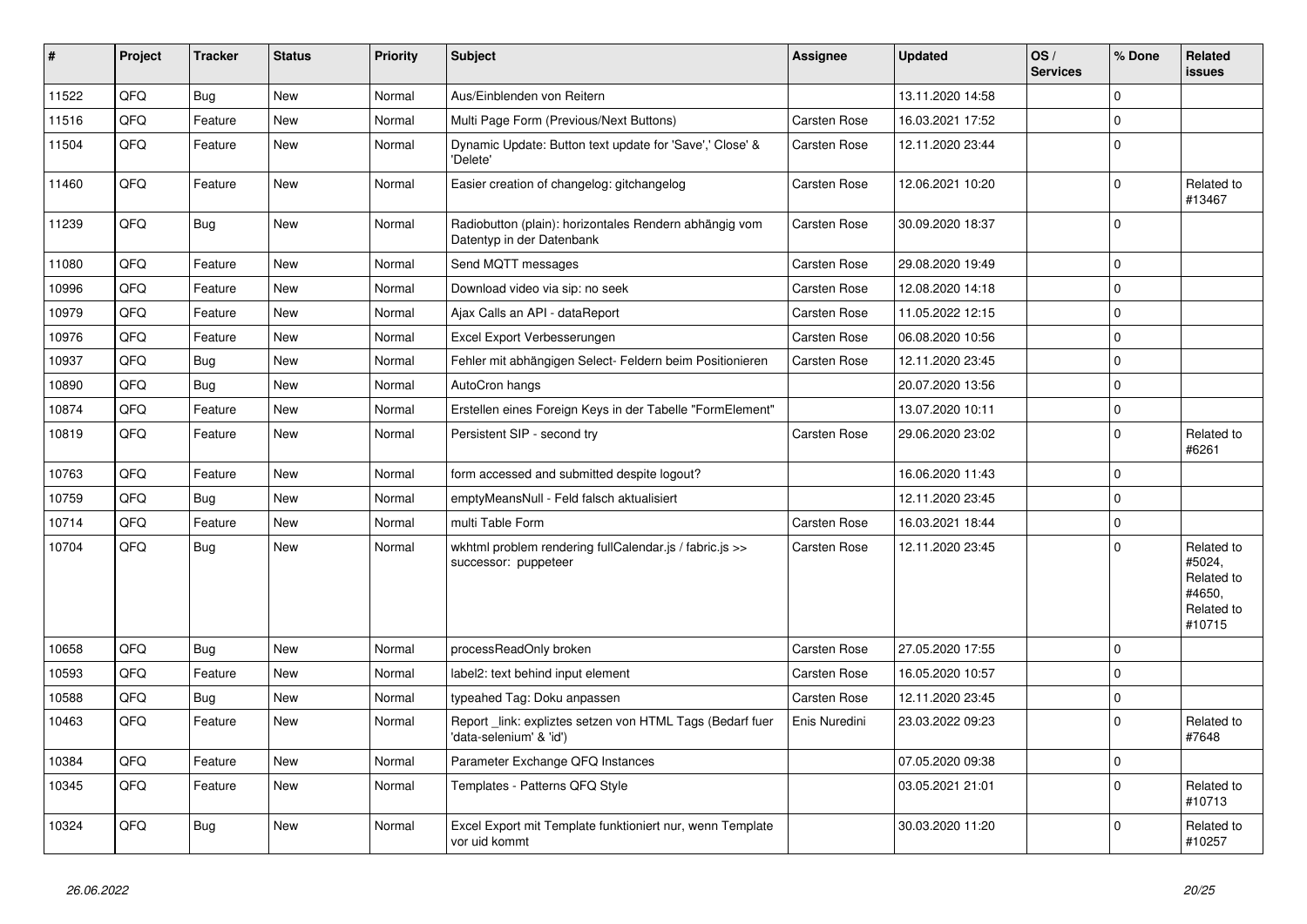| #     | Project | <b>Tracker</b> | <b>Status</b> | <b>Priority</b> | <b>Subject</b>                                                                                                                        | Assignee            | <b>Updated</b>   | OS/<br><b>Services</b> | % Done       | Related<br>issues                                                    |
|-------|---------|----------------|---------------|-----------------|---------------------------------------------------------------------------------------------------------------------------------------|---------------------|------------------|------------------------|--------------|----------------------------------------------------------------------|
| 10322 | QFQ     | <b>Bug</b>     | <b>New</b>    | Normal          | FormElement / Radio: missing column 'enum' >> FE not<br>reported                                                                      | Carsten Rose        | 07.05.2020 09:37 |                        | 0            |                                                                      |
| 10119 | QFQ     | Feature        | New           | Normal          | Dropdown (selectlist) & TypeAhead: format and catagorize<br>list                                                                      | Carsten Rose        | 07.05.2020 09:36 |                        | $\Omega$     |                                                                      |
| 10115 | QFQ     | Feature        | New           | Normal          | TypeAhead: static list                                                                                                                | Carsten Rose        | 26.02.2020 16:42 |                        | 100          |                                                                      |
| 10082 | QFQ     | Bug            | New           | Normal          | FE.type=SELECT - 'sanatize' Class                                                                                                     | Carsten Rose        | 07.05.2020 09:36 |                        | 0            | Related to<br>#10081                                                 |
| 10080 | QFQ     | Feature        | New           | Normal          | Popup on 'save' / 'close': configure dialog (answer<br>yes/no/cancle/)                                                                | Carsten Rose        | 28.03.2021 20:52 |                        | <sup>0</sup> | Is duplicate<br>of #12262                                            |
| 10014 | QFQ     | Feature        | New           | Normal          | Manual.rst: describe behaviour and process order of<br>fillStoreVar, slaveId, sqlBefore,                                              | Carsten Rose        | 01.02.2020 22:31 |                        | $\Omega$     |                                                                      |
| 9983  | QFQ     | Feature        | <b>New</b>    | Normal          | Report Notation: new keyword 'range'                                                                                                  | Carsten Rose        | 01.02.2020 15:55 |                        | $\mathbf 0$  |                                                                      |
| 9927  | QFQ     | Feature        | New           | Normal          | QFQ Update: a) Update nur machen wenn BE User<br>eingeloggt ist., b) Bei Fehler genaue Meldung welcher<br>Updateschritt Probleme hat. | Carsten Rose        | 22.01.2020 12:59 |                        | $\Omega$     |                                                                      |
| 9855  | QFQ     | Bug            | <b>New</b>    | Normal          | <b>Required Check</b>                                                                                                                 |                     | 01.02.2020 15:56 |                        | $\Omega$     |                                                                      |
| 9853  | QFQ     | Feature        | <b>New</b>    | Normal          | Check das SQL / QFQ / Mail Logfile geschrieben wird                                                                                   |                     | 09.01.2020 11:15 |                        | $\Omega$     |                                                                      |
| 9811  | QFQ     | Feature        | New           | Normal          | Report: tag every n'th row                                                                                                            | Carsten Rose        | 01.02.2020 23:22 |                        | $\Omega$     |                                                                      |
| 9783  | QFQ     | Bug            | New           | Normal          | Email with special characters                                                                                                         | Carsten Rose        | 01.02.2020 23:22 |                        | 0            |                                                                      |
| 9781  | QFQ     | Feature        | New           | Normal          | Button: CSS class to make buttons smaller                                                                                             | Carsten Rose        | 01.02.2020 23:22 |                        | 0            |                                                                      |
| 9777  | QFQ     | Feature        | New           | Normal          | Logging QFQ Variables                                                                                                                 | Carsten Rose        | 16.12.2019 17:17 |                        | $\Omega$     |                                                                      |
| 9773  | QFQ     | Bug            | New           | Normal          | form.parameter.formModeGlobal=requiredOff                                                                                             | Carsten Rose        | 01.02.2020 15:56 |                        | $\Omega$     |                                                                      |
| 9707  | QFQ     | Feature        | New           | Normal          | SIP security: encode pageld and check pageld on decode                                                                                | <b>Carsten Rose</b> | 01.02.2020 23:22 |                        | $\mathbf 0$  |                                                                      |
| 9706  | QFQ     | Feature        | New           | Normal          | Multi File Upload (hidden template group)                                                                                             | Carsten Rose        | 01.02.2020 23:22 |                        | 0            | Related to<br>#7521,<br>Related to<br>#5562,<br>Related to<br>#13330 |
| 9602  | QFQ     | Feature        | New           | Normal          | Form definition as JSON                                                                                                               | Carsten Rose        | 01.02.2020 23:21 |                        | $\Omega$     | Related to<br>#9600                                                  |
| 9537  | QFQ     | Feature        | New           | Normal          | FormEditor: Edit fieldset in FrontEnd                                                                                                 | <b>Carsten Rose</b> | 01.02.2020 23:22 |                        | $\Omega$     |                                                                      |
| 9533  | QFQ     | Bug            | New           | Normal          | FE.type=upload: Check in 'beforeSave' if upload is given                                                                              | Carsten Rose        | 01.02.2020 23:22 |                        | $\Omega$     | Related to<br>#11523                                                 |
| 9352  | QFQ     | Feature        | New           | Normal          | FE 'Native' fire slaveld, sqlAfter, sqlIns                                                                                            | Carsten Rose        | 01.02.2020 23:22 |                        | 0            |                                                                      |
| 9348  | QFQ     | Feature        | New           | Normal          | defaultThumbnailSize: pre render thumbnails                                                                                           | Carsten Rose        | 12.06.2021 09:05 |                        | $\mathbf 0$  |                                                                      |
| 9317  | QFQ     | <b>Bug</b>     | New           | Normal          | FE.type=note: with dynamic show/hidden an empty label<br>causes trouble                                                               | Carsten Rose        | 01.02.2020 23:22 |                        | 0            |                                                                      |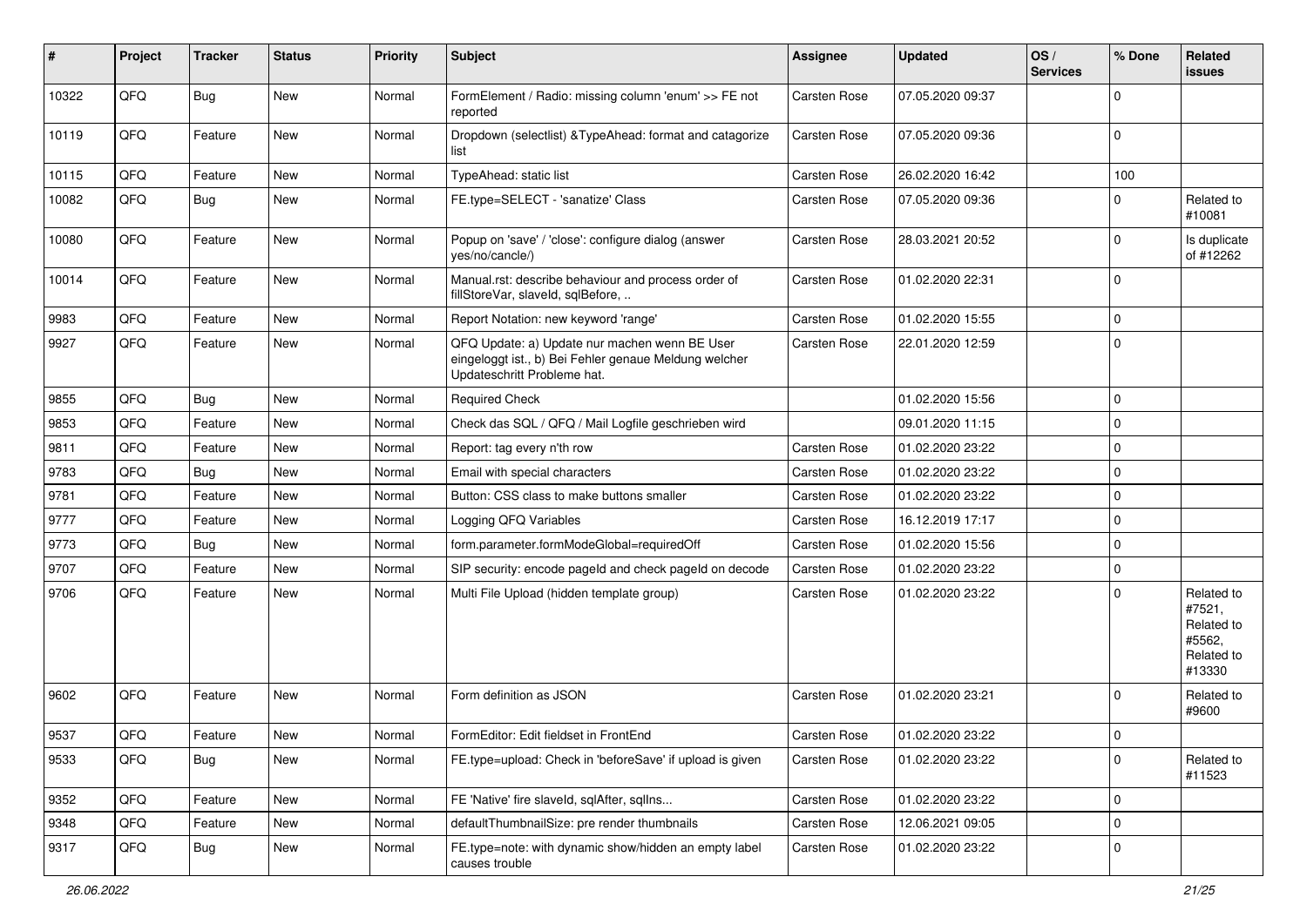| #    | Project | <b>Tracker</b> | <b>Status</b> | <b>Priority</b> | <b>Subject</b>                                                                                         | Assignee            | <b>Updated</b>   | OS/<br><b>Services</b> | % Done       | Related<br>issues    |
|------|---------|----------------|---------------|-----------------|--------------------------------------------------------------------------------------------------------|---------------------|------------------|------------------------|--------------|----------------------|
| 9275 | QFQ     | Bug            | <b>New</b>    | Normal          | auteron: t3 page, which takes to long to respond, is not<br>reported properly                          | Carsten Rose        | 01.02.2020 23:22 |                        | 100          |                      |
| 9221 | QFQ     | Feature        | <b>New</b>    | Normal          | typeAhead: Zeichenlimite ausschalten                                                                   | Carsten Rose        | 08.05.2021 17:06 |                        | $\Omega$     |                      |
| 9208 | QFQ     | Feature        | <b>New</b>    | Normal          | Manage 'recent' records                                                                                | <b>Carsten Rose</b> | 01.02.2020 23:22 |                        | $\Omega$     |                      |
| 9177 | QFQ     | Bug            | <b>New</b>    | Normal          | Bug? QFQ tries to save an action FE, which has real<br>existing column name                            | Carsten Rose        | 01.02.2020 23:22 |                        | $\Omega$     |                      |
| 9136 | QFQ     | Feature        | <b>New</b>    | Normal          | Create ZIP files with dynamic PDFs                                                                     | Carsten Rose        | 01.02.2020 23:22 |                        | $\Omega$     |                      |
| 9129 | QFQ     | Feature        | <b>New</b>    | Normal          | sqlValidate: Message as notification, not as error                                                     | Carsten Rose        | 01.02.2020 23:22 |                        | $\Omega$     | Related to<br>#9128  |
| 9128 | QFQ     | Feature        | <b>New</b>    | Normal          | Error Message: not replaced variables- a) replace back to<br>'{{', b) underline                        | <b>Carsten Rose</b> | 01.02.2020 23:22 |                        | <sup>0</sup> | Related to<br>#9129  |
| 9127 | QFQ     | Bug            | <b>New</b>    | Normal          | Error Message: change 'roll over' color - text not readable                                            | Carsten Rose        | 01.02.2020 23:22 |                        | $\Omega$     |                      |
| 9077 | QFQ     | <b>Bug</b>     | <b>New</b>    | Normal          | typeAheadSql: report broken SQL                                                                        | <b>Carsten Rose</b> | 01.02.2020 23:22 |                        | $\Omega$     |                      |
| 9013 | QFQ     | Bug            | <b>New</b>    | Normal          | Error in Twig template not handled                                                                     | <b>Carsten Rose</b> | 20.10.2021 13:43 |                        | $\Omega$     |                      |
| 8975 | QFQ     | Feature        | <b>New</b>    | Normal          | Report Notation: 2.0                                                                                   | Carsten Rose        | 01.02.2020 23:22 |                        | $\Omega$     | Related to<br>#8963  |
| 8806 | QFQ     | Feature        | <b>New</b>    | Normal          | SQL Function nl2br                                                                                     | Carsten Rose        | 01.02.2020 23:22 |                        | $\mathbf 0$  |                      |
| 8719 | QFQ     | Feature        | <b>New</b>    | Normal          | extraButtonLock: add support for 0/1                                                                   | Carsten Rose        | 01.02.2020 23:22 |                        | $\Omega$     |                      |
| 8702 | QFQ     | Feature        | New           | Normal          | Load Record which is locked: missing user info                                                         | <b>Carsten Rose</b> | 11.12.2019 16:16 |                        | $\Omega$     | Related to<br>#9789  |
| 8336 | QFQ     | Feature        | <b>New</b>    | Normal          | Form > modified > Close New: a) Optional disable popup, b)<br>custom text, c) mode on save: close stay | <b>Carsten Rose</b> | 01.02.2020 23:22 |                        | $\Omega$     | Related to<br>#8335  |
| 8217 | QFQ     | Feature        | <b>New</b>    | Normal          | if-elseif-else construct                                                                               | <b>Carsten Rose</b> | 16.03.2021 18:41 |                        | 0            | Related to<br>#10716 |
| 8187 | QFQ     | Feature        | <b>New</b>    | Normal          | Subrecord: enable/hide new button - make new/edit/delete<br>customizeable.                             | <b>Carsten Rose</b> | 06.03.2021 18:44 |                        | $\Omega$     | Related to<br>#11326 |
| 8089 | QFQ     | Feature        | <b>New</b>    | Normal          | Copy/Paste for FormElements                                                                            | Carsten Rose        | 01.02.2020 23:22 |                        | $\Omega$     |                      |
| 8049 | QFQ     | Bug            | New           | Normal          | FE.type=note, column 'value': text moves some pixel to top<br>after save                               | Carsten Rose        | 01.02.2020 23:22 |                        | $\Omega$     |                      |
| 7924 | QFQ     | Feature        | <b>New</b>    | Normal          | Radio/Checkbox with Tooltip                                                                            | Carsten Rose        | 01.02.2020 23:22 |                        | $\Omega$     |                      |
| 7920 | QFQ     | Feature        | <b>New</b>    | Normal          | FE: Syntax Highlight, Zeinlenumbruch                                                                   | <b>Carsten Rose</b> | 01.02.2020 10:03 |                        | <sup>0</sup> |                      |
| 7890 | QFQ     | Bug            | <b>New</b>    | Normal          | FormElement 'required': extraButtonInfo not aligned                                                    | <b>Carsten Rose</b> | 11.06.2021 21:17 |                        | $\Omega$     | Related to<br>#11517 |
| 7812 | QFQ     | Feature        | <b>New</b>    | Normal          | FE 'Subrecord' - new option 'subrecordShowFilter',<br>'subrecordPaging'                                | Carsten Rose        | 01.02.2020 23:22 |                        | $\Omega$     |                      |
| 7795 | QFQ     | Bug            | <b>New</b>    | Normal          | Readonly Form: Typeahead-Felder                                                                        | <b>Carsten Rose</b> | 01.02.2020 23:22 |                        | $\mathbf 0$  |                      |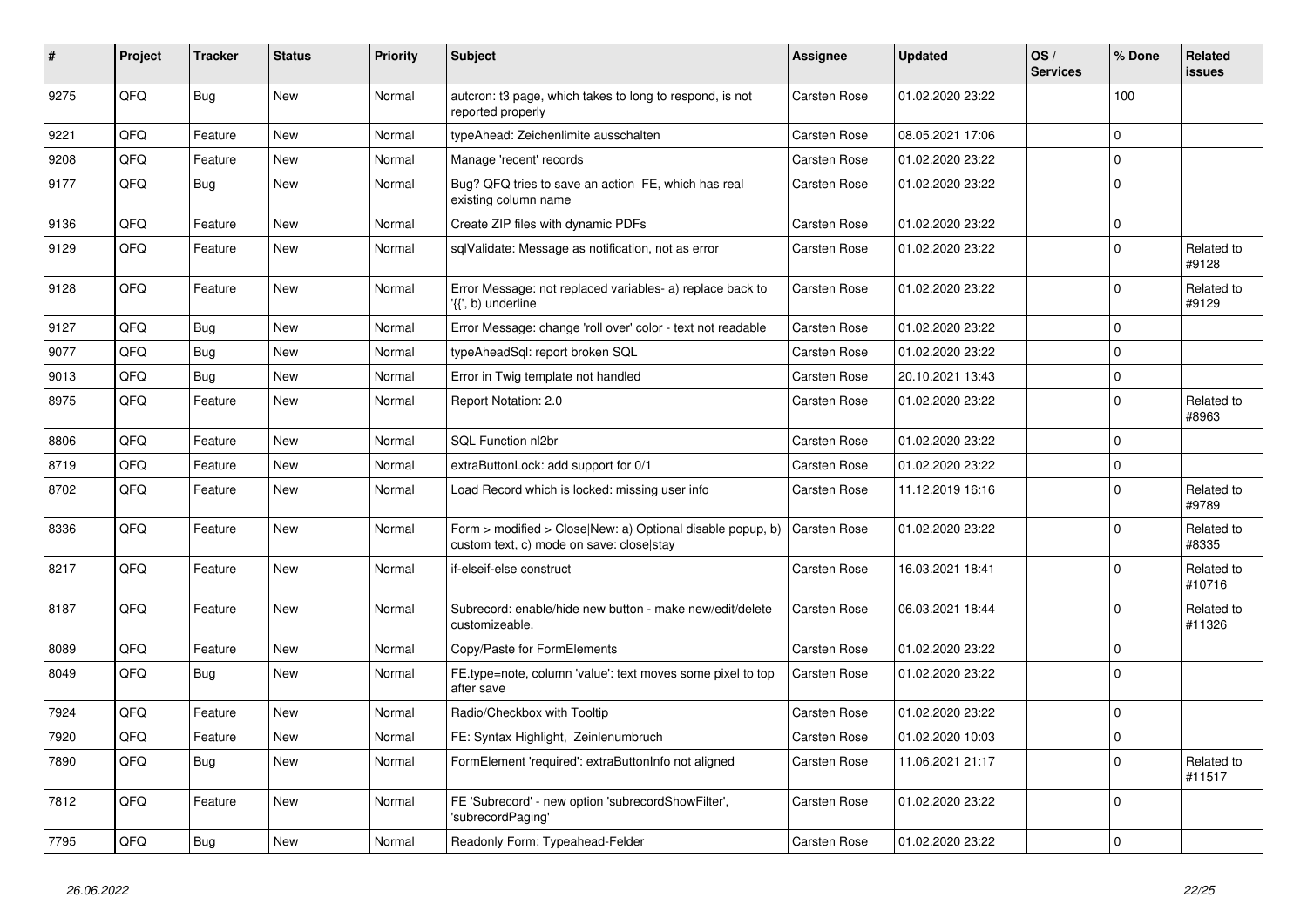| #    | Project | <b>Tracker</b> | <b>Status</b> | <b>Priority</b> | <b>Subject</b>                                                                                        | Assignee            | <b>Updated</b>   | OS/<br><b>Services</b> | % Done      | Related<br>issues         |
|------|---------|----------------|---------------|-----------------|-------------------------------------------------------------------------------------------------------|---------------------|------------------|------------------------|-------------|---------------------------|
| 7685 | QFQ     | Bug            | <b>New</b>    | Normal          | Open FormElement from QFQ error message and save<br>modified record: error about missing {{formId:F}} | Carsten Rose        | 01.02.2020 23:22 |                        | $\Omega$    |                           |
| 7683 | QFQ     | Feature        | <b>New</b>    | Normal          | Special column names in '{{ SELECT  AS _link }}' should<br>be detected                                | <b>Carsten Rose</b> | 01.02.2020 23:21 |                        | $\Omega$    |                           |
| 7681 | QFQ     | Feature        | New           | Normal          | Optional switch off 'check for modified record'                                                       | <b>Carsten Rose</b> | 01.02.2020 23:21 |                        | $\mathbf 0$ |                           |
| 7660 | QFQ     | Feature        | New           | Normal          | IMAP: import mails to DB, move / delete mails                                                         | Carsten Rose        | 01.02.2020 09:52 |                        | $\mathbf 0$ |                           |
| 7574 | QFQ     | Bug            | New           | Normal          | Substitute error: form element not reported / dont parse<br>Form.note                                 | <b>Carsten Rose</b> | 01.02.2020 23:21 |                        | $\Omega$    |                           |
| 7547 | QFQ     | Bug            | New           | Normal          | Error Message in afterSave: wrong parameter column<br>reported                                        | <b>Carsten Rose</b> | 01.02.2020 23:22 |                        | $\Omega$    |                           |
| 7524 | QFQ     | Bug            | New           | Normal          | QFQ throws a 'General Error' if 'fileadmin/protected/log/' is<br>not writeable                        | <b>Carsten Rose</b> | 01.02.2020 23:22 |                        | $\Omega$    |                           |
| 7521 | QFQ     | Feature        | <b>New</b>    | Normal          | TemplateGroup: fe.type=upload                                                                         | <b>Carsten Rose</b> | 01.02.2020 23:21 |                        | $\Omega$    | Related to<br>#9706       |
| 7520 | QFQ     | Feature        | New           | Normal          | QR Code:  AS _qr ( AS _link)                                                                          | Carsten Rose        | 01.02.2020 23:22 |                        | $\Omega$    |                           |
| 7519 | QFQ     | Feature        | <b>New</b>    | Normal          | Select: Multi                                                                                         | <b>Carsten Rose</b> | 01.02.2020 23:22 |                        | $\mathbf 0$ |                           |
| 7513 | QFQ     | Bug            | <b>New</b>    | Normal          | Radios not correct aligned                                                                            | Carsten Rose        | 01.02.2020 23:22 |                        | $\Omega$    |                           |
| 7512 | QFQ     | Bug            | <b>New</b>    | Normal          | FE: inputType=number >> 'pattern' is not respected                                                    | <b>Carsten Rose</b> | 01.02.2020 23:22 |                        | $\Omega$    |                           |
| 7481 | QFQ     | Feature        | <b>New</b>    | Normal          | Detect 'BaseUrl' automatically                                                                        | <b>Carsten Rose</b> | 01.02.2020 23:21 |                        | $\Omega$    |                           |
| 7480 | QFQ     | Feature        | New           | Normal          | Record History (Undo / Redo)                                                                          | Carsten Rose        | 11.12.2019 16:16 |                        | $\Omega$    | Related to<br>#2361       |
| 7342 | QFQ     | Feature        | New           | Normal          | add content = hide this                                                                               | Carsten Rose        | 01.02.2020 23:21 |                        | $\Omega$    |                           |
| 7280 | QFQ     | Feature        | <b>New</b>    | Normal          | recently used table                                                                                   | <b>Carsten Rose</b> | 01.02.2020 23:21 |                        | $\Omega$    |                           |
| 7261 | QFQ     | Bug            | <b>New</b>    | Normal          | Report pathFilename for user without path, only the<br>filename                                       | Carsten Rose        | 01.02.2020 23:21 |                        | $\Omega$    |                           |
| 7239 | QFQ     | Feature        | <b>New</b>    | Normal          | TinyMCE: html tag whitelist                                                                           | Carsten Rose        | 01.02.2020 23:21 |                        | $\Omega$    | Related to<br>#14320      |
| 7219 | QFQ     | Bug            | New           | Normal          | typeSheadSql / typeAheadSqlPrefetch: change to curly<br>braces                                        | <b>Carsten Rose</b> | 01.02.2020 23:21 |                        | $\Omega$    |                           |
| 7175 | QFQ     | Feature        | <b>New</b>    | Normal          | Upload: md5 hash as filename                                                                          | Carsten Rose        | 01.02.2020 23:21 |                        | $\Omega$    |                           |
| 7119 | QFQ     | Feature        | <b>New</b>    | Normal          | Upload: scaleDownWidth, scaleDownHeight                                                               | <b>Carsten Rose</b> | 01.02.2020 23:21 |                        | $\Omega$    |                           |
| 7109 | QFQ     | Feature        | <b>New</b>    | Normal          | Dynamic Updates: row/element hide                                                                     | <b>Carsten Rose</b> | 01.02.2020 23:22 |                        | $\Omega$    | Has<br>duplicate<br>#4081 |
| 7102 | QFQ     | Feature        | <b>New</b>    | Normal          | Comment sign in report: '#' and '--'                                                                  | Carsten Rose        | 01.02.2020 23:21 |                        | $\Omega$    |                           |
| 7099 | QFQ     | Feature        | <b>New</b>    | Normal          | Redesign FormEditor                                                                                   | <b>Carsten Rose</b> | 01.02.2020 23:21 |                        | $\Omega$    |                           |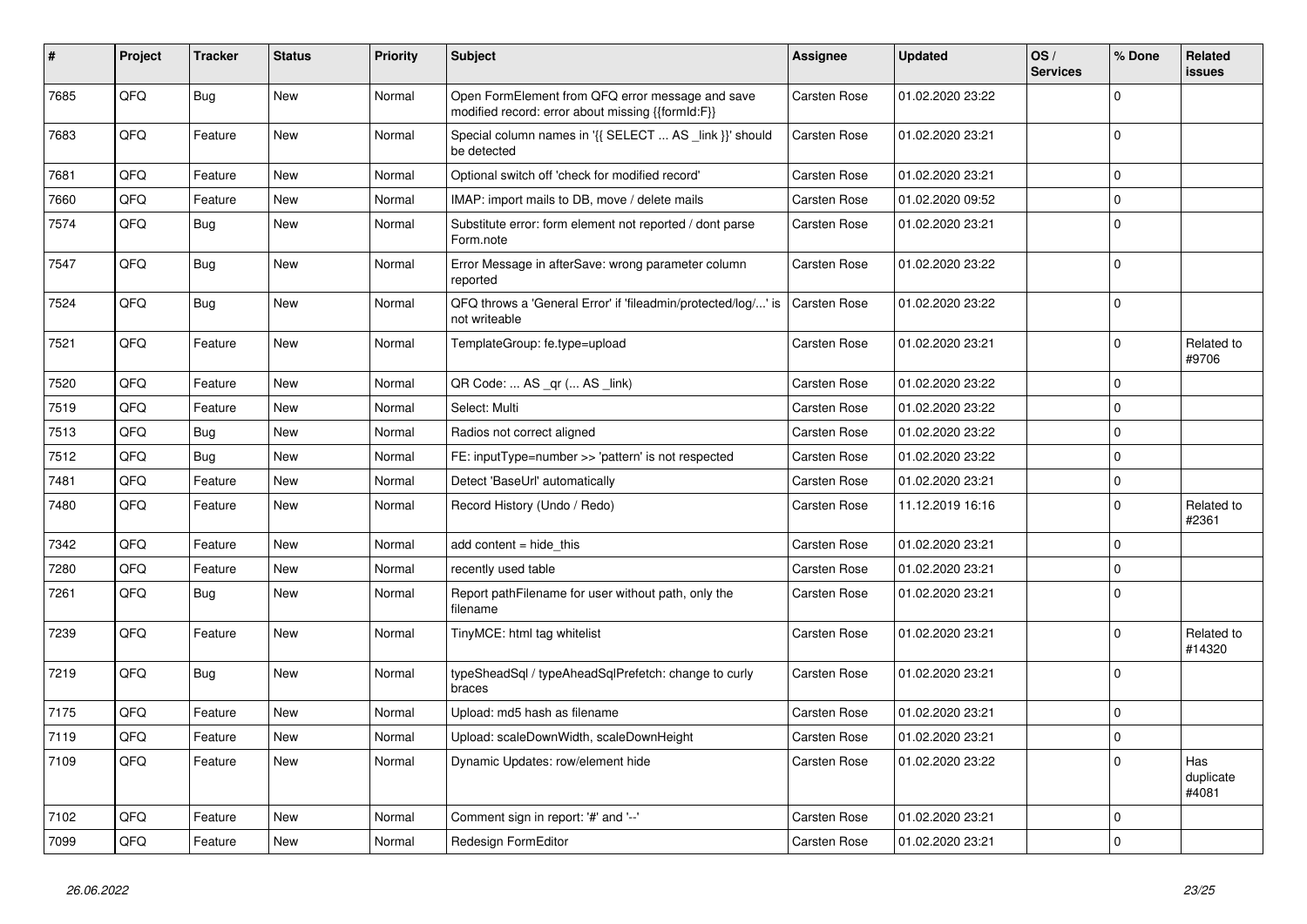| #    | Project | <b>Tracker</b> | <b>Status</b> | <b>Priority</b> | <b>Subject</b>                                                                                                               | Assignee            | <b>Updated</b>   | OS/<br><b>Services</b> | % Done      | <b>Related</b><br>issues                    |
|------|---------|----------------|---------------|-----------------|------------------------------------------------------------------------------------------------------------------------------|---------------------|------------------|------------------------|-------------|---------------------------------------------|
| 7014 | QFQ     | <b>Bug</b>     | <b>New</b>    | Normal          | Sending invalid emails succeeds when<br>debug.redirectAllMailTo is set                                                       | Carsten Rose        | 01.02.2020 23:21 |                        | 0           |                                             |
| 7002 | QFQ     | Bug            | <b>New</b>    | Normal          | Dynamic Update: row does not disappear / appear                                                                              | <b>Carsten Rose</b> | 01.02.2020 23:22 |                        | $\mathbf 0$ |                                             |
| 6912 | QFQ     | Bug            | New           | Normal          | error Message Var 'deadline' already set in SIP - in Form<br>with FE.value={{deadline:R:::{{deadlinePeriod:Y}}}}             | Carsten Rose        | 01.02.2020 23:21 |                        | $\Omega$    |                                             |
| 6855 | QFQ     | Feature        | <b>New</b>    | Normal          | With {{feUser:U}}!={{feUser:T}}: Save / Delete: only<br>possible with {{feUserSave:U}}='yes' and<br>'{feUserDelete:U}}='yes' | Carsten Rose        | 01.02.2020 23:21 |                        | $\Omega$    |                                             |
| 6765 | QFQ     | Feature        | <b>New</b>    | Normal          | Moeglichkeit via QFQ eigene Logs zu schreiben                                                                                | Carsten Rose        | 01.02.2020 23:21 |                        | $\Omega$    |                                             |
| 6723 | QFQ     | Feature        | New           | Normal          | Report QFQ Installation and Version                                                                                          | Carsten Rose        | 12.06.2021 09:07 |                        | $\Omega$    |                                             |
| 6677 | QFQ     | Bug            | New           | Normal          | Error message FE Action Element: no/wrong FE reference<br>who cause the problem.                                             | <b>Carsten Rose</b> | 01.02.2020 23:21 |                        | $\mathbf 0$ |                                             |
| 6609 | QFQ     | Feature        | New           | Normal          | Formlet: JSON API erweitern                                                                                                  | Carsten Rose        | 01.02.2020 23:21 |                        | 50          |                                             |
| 6602 | QFQ     | Feature        | New           | Normal          | Formlet: in Report auf Mausklick ein mini-form oeffnen                                                                       | Carsten Rose        | 11.12.2019 16:16 |                        | $\Omega$    |                                             |
| 6594 | QFQ     | Feature        | New           | Normal          | Excel: on download, check if there is a valid sip                                                                            | Carsten Rose        | 01.02.2020 23:21 |                        | $\mathbf 0$ |                                             |
| 6483 | QFQ     | Bug            | New           | Normal          | R Store funktioniert nicht bei 'Report Notation' im FE                                                                       | <b>Carsten Rose</b> | 01.02.2020 23:21 |                        | 0           |                                             |
| 6462 | QFQ     | Bug            | New           | Normal          | File Upload: Nutzlose Fehlermeldung wenn Datei zu gross                                                                      | Carsten Rose        | 01.02.2020 23:21 |                        | 0           | Related to<br>#6139                         |
| 6437 | QFQ     | Feature        | New           | Normal          | Neuer Mode Button bei FormElementen                                                                                          | Carsten Rose        | 01.02.2020 23:21 |                        | $\Omega$    | Related to<br>#9668,<br>Blocked by<br>#9678 |
| 6292 | QFQ     | Feature        | <b>New</b>    | Normal          | Download: File speichern mit Hash aber original Filename in<br>der Datenbank vermerken fuer Downloads                        | Carsten Rose        | 01.02.2020 23:21 |                        | $\Omega$    |                                             |
| 6289 | QFQ     | Feature        | <b>New</b>    | Normal          | Form: Log                                                                                                                    | Carsten Rose        | 01.02.2020 23:21 |                        | $\Omega$    |                                             |
| 6261 | QFQ     | Feature        | New           | Normal          | Persistent SIP                                                                                                               | Carsten Rose        | 12.06.2021 09:07 |                        | $\Omega$    | Related to<br>#10819                        |
| 5782 | QFQ     | Feature        | <b>New</b>    | Normal          | NextCloud API                                                                                                                | <b>Carsten Rose</b> | 01.02.2020 10:02 |                        | $\Omega$    |                                             |
| 5576 | QFQ     | Bug            | New           | Normal          | Using MySQL 'DROP' requires privilege - wich is not really<br>necessary.                                                     | Carsten Rose        | 01.02.2020 23:21 |                        | $\Omega$    |                                             |
| 5559 | QFQ     | <b>Bug</b>     | <b>New</b>    | Normal          | FE.type = Upload: 'accept' might contain variables                                                                           | Carsten Rose        | 11.05.2020 21:23 |                        | $\Omega$    |                                             |
| 5345 | QFQ     | Feature        | New           | Normal          | Report: UPDATE / INSERT / DELETE statements should<br>trigger subqueries, depending on the result.                           | Carsten Rose        | 27.05.2020 16:11 |                        | 0           |                                             |
| 5305 | QFQ     | <b>Bug</b>     | New           | Normal          | Upload FormElement: nicht disabled by readonly Form                                                                          | <b>Carsten Rose</b> | 16.06.2021 13:43 |                        | $\mathbf 0$ | Related to<br>#9347,<br>Related to<br>#9834 |
| 5131 | QFQ     | Feature        | New           | Normal          | Activate Spin Gear ('wait/busy' indicator) via LINK attribute                                                                | Carsten Rose        | 01.02.2020 23:21 |                        | 0           |                                             |